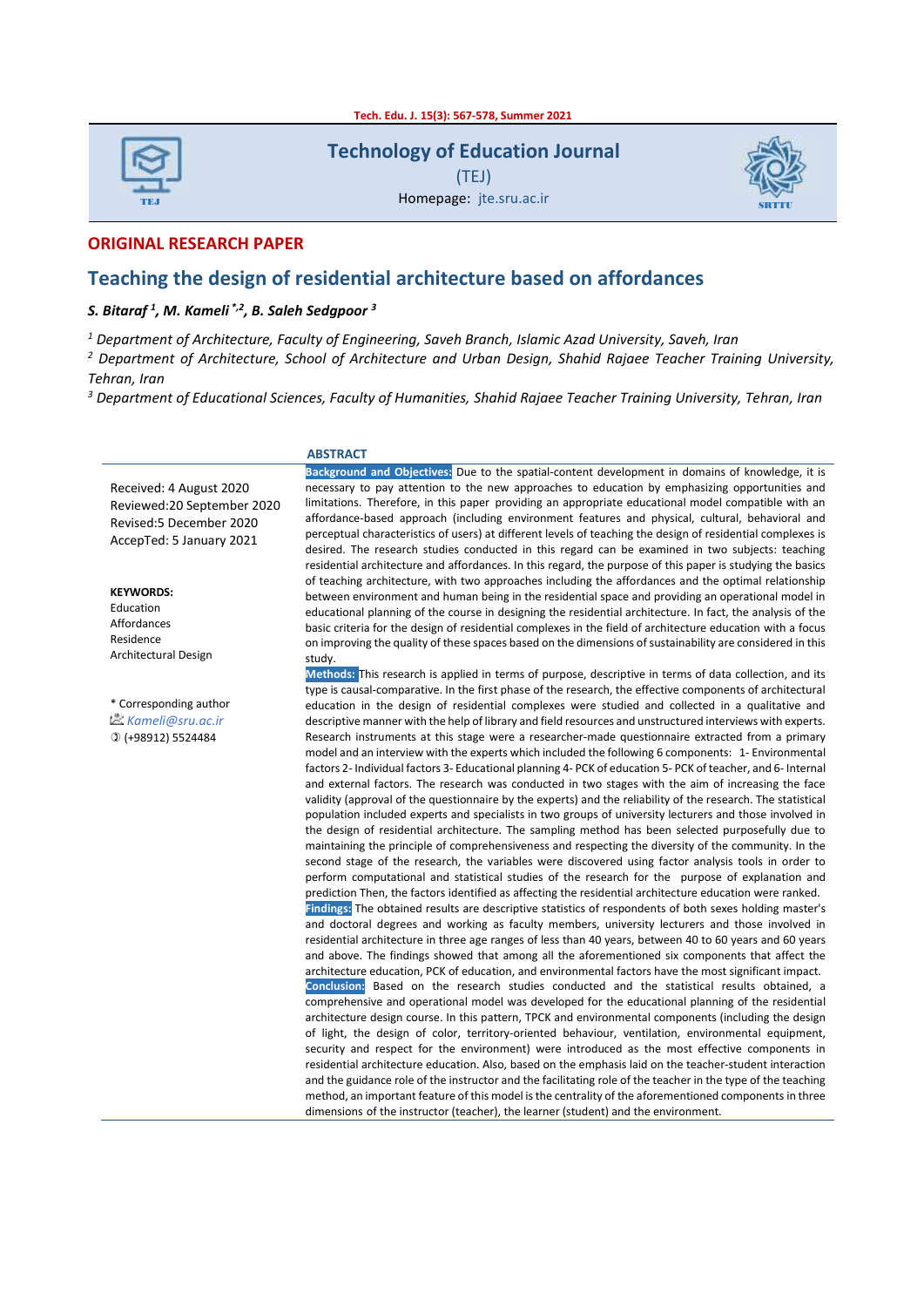

**NUMBER OF REFERENCES 38**



**NUMBER OF FIGURES 1**

**NUMBER OF TABLES 3**

# **مقاله پژوهشی آموزش طراحی معماری مسکونی مبتنی بر قابلیتهای محیطی**

سمیه بیطرف'، محسن کاملی \*،''، بهرام صالح صدق پور<sup>۳</sup>

1 گروه معماری، دانشکده فنی و مهندسی، واحد ساوه، دانشگاه آزاد اسالمی، ساوه، ایران 2 گروه معماری، دانشکده معماری و شهرسازی، دانشگاه تربیت دبیر شهید رجا ئ ی، تهران، ایران 3 گروه علوم تربیتی، دانشکده علوم انسانی، دانشگاه تربیت دبیر شهید رجا ئ ی، تهران، ایران

#### **چکیده**

و محیط است.

تاریخ دریافت: 14 مرداد 1399 تاریخ داوری: 30 شهریور 1399 تاریخ اصالح: 15 آذر 1399 تاریخ پذیرش: 16 دی 1399 **واژگان کلیدی:** آموزش قابلیتهای محیطی مسکن طراحی معماری نویسنده مسئول \* *Kameli@sru.ac.ir*  $0.911 - 001997499$ **پیشینه و اهداف:** با توجه به گسترش مکانی- محتوایی حوزههای دانش، توجه به رویکردهای نو در آموزش، با تأکید بر فرصتها و محدودیتها، ضروری است. بنابراین، در این مقاله ارائهٔ الگوی آموزشی مناسب با رویکرد قابلیت محیطی (شامل ویژگیهای محیطی و خصوصیات فیزیکی، فرهنگی، رفتاری و ادراکی کاربران) در سطوح مختلف، در آموزش طراحی مجموعه-های مسکونی مورد نظر است. پژوهشهای انجام گرفته در اینباره در دو موضوع آموزش معماری مسکونی و قابلیتهای محیطی قابل بررسی هستند. در این راستا هدف مقاله، بررسی مبانی آموزش معماری با رویکرد قابلیت محیطی و حد مطلوب ارتباط محیط و انسان در فضای مسکونی و ارائۀ الگوی عملیاتی در برنامهریزی آموزشی درس طراحی معماری مسکونی است. در حقیقت واکاوی معیارهای بنیادین طراحی مجموعههای مسکونی در مقولۀ آموزش معماری با تمرکز بر ارتقاء کیفی این فضاها، معطوف به ابعاد پایداری در این تحقیق مورد نظر است. **روشها:** این تحقیق بر حسب هدف، کاربردی و بر حسب نحوۀ گردآوری دادهها، توصیفی، از نوع پس رویدادی )علی- مقایسهای) است. در مرحلۀ اول تحقیق، به روش کیفی و توصیفی به بررسی و جمع آوری مؤلفههای اثرگذار بر آموزش معماری در طراحی مجموعههای مسکونی به کمک منابع کتابخانهای و میدانی و مصاحبۀ ساختار نایافته با متخصصان پرداخته شد. ابزار تحقیق در این مرحله، پرسشنامه مستخرج از مدل اولیه است و مصاحبه با متخصصان به کمک مقیاس لیکرت انجام شد که شامل شش عامل 1- عوامل محیطی ۲-عوامل فردی ۳- برنامهریزی آموزشی ۴- پیسی کی آموزش ۵- پیسی کی مدرس ۶-عوامل درونی و بیرونی است که در دو مرحله با هدف بالا بردن روایی صوری(تأیید پرسشنامه توسط متخصصان) و پایایی پژوهش صورت گرفت. جامعهٔ آماری شامل خبرگان و متخصصان در دو حوزهٔ مدرسان دانشگاه و دست اندرکاران طراحی معماری مسکونی بودند. روش نمونهگیری به دلیل حفظ اصل جامعیت و رعایت تنوع جامعه، بهصورت هدفمند انتخاب شده است. مرحلۀ دوم تحقیق در جهت انجام کار محاسباتی و آماری تحقیق، به لحاظ هدف تبیین و پیشبینی؛ به کشف متغیرها به کمک ابزار تحلیل عاملی پرداخته شد. سپس رتبهبندی عاملهای کشف شدۀ موثر بر آموزش معماری مسکونی انجام گرفت. **یافته ها:** نتایج بهدست آمدۀ آمار توصیفی پرسششوندگان از هر دو جنس خانم و آقا با تحصیالت کارشناسی ارشد و دکترا و شغل هیأت علمی، مدرسان دانشگاه و دستاندرکاران معماری مسکونی، در سه بازۀ سنی کمتر از 40 سال، 40 تا60 سال و 60 سال به باال میباشد. یافتهها نشان داد هرشش عامل بر آموزش معماری اثرگذارند. از میان تمام این مؤلفهها پیسیکی آموزش و عوامل محیطی بیشترین تأثیر را داراست. **نتیجهگیری:** براساس مطالعات انجام شده و نتایج مطالعات آماری، الگویی جامع و عملیاتی برای برنامه ری زی آموزش طراحی معماری مسکونی تدوین شد. در این الگو، تی $_{\rm g}$ سی $_{\rm g}$ ی و مؤلفههای محیطی (شامل طراحی زنور، طراحی رنگ، رفتار قلمرو پایی، تهویه، تجهیزات محیطی، امنیت و احترام به محیط) بهعنوان موثرترین مؤلفههای عامل محیطی در آموزش معماری مسکونی مطرح شدند. همچنین با توجه به تأکید بر تعامل مدرس و دانشجو و نقش راهنما بودن مربی و تسهیلگری مدرس

در نوع روش آموزش، ویژگی مهم این الگو، محوریت مؤلفههای یاد شده در سه حوزۀ یاد دهنده (مدرس)، یادگیرنده (دانشجو)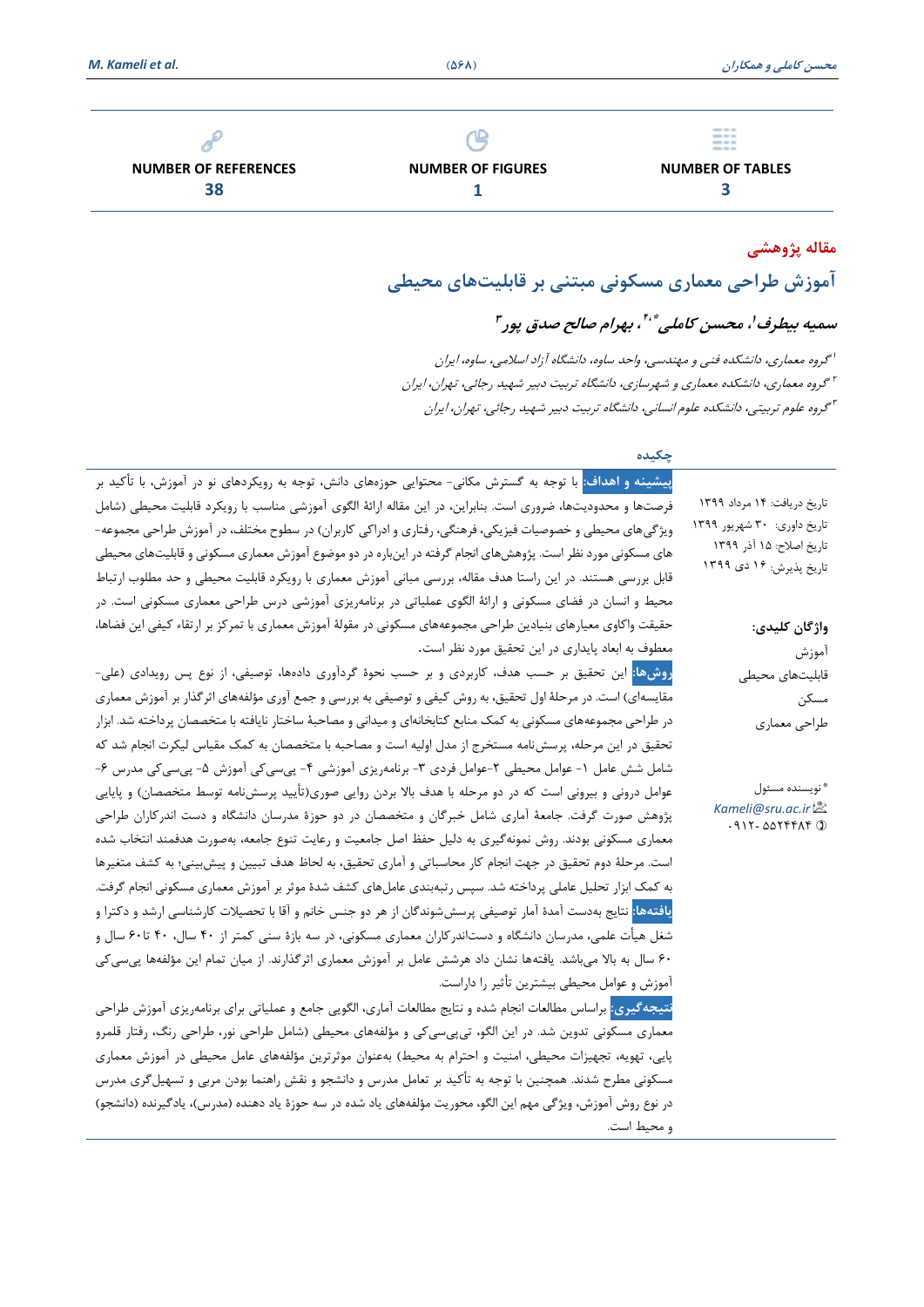#### **مقدّمه**

 آموزش ، یکی از اصلی ترین و عموم یترین وسیلههای انتقال اطالعات است که زمینههای حفظ آگاهی، تداوم و ارتقاء کیفی و کمّی دانش جامعه را فراهم می آورد که با رویکردی میان رشته ای، دست یابی به اهداف جامعه در قلمروی فن، صنعت، دانش و هنر و همچنین وضعیت و چگونگی جامعه فردا، نظام فکری، سیاسی، اقتصادی، اجتماعی را میسر میسازد [1]. از این رو هر سامانه آموزشی بهمنظور جهت دهی و انگیزش دارای اهداف تربیتی شامل شناختی، روانی، حرکتی و عاطفی است. در این راستا تیچلر (Teichler)، آموزش عالی را حوزهای تخصصی شامل قلمروهای آموزش، مشاوره، ارزشیابی و برنامهریزی درسی می داند که ارتقاء آن نیازمند جهت گیری راهبردی و سیاست های مبتنی بر تحوالت محیطی و بهره گیری از این تحوالت دانسته است [2]. آموزش معماری، مقوله ای اثرگذار و پیچیده در حوزۀ هنر و علوم انسانی است که با توجه به میان رشتهای بودن و گستردگی دانش و هنرهای وابسته، واجد توجه و ظرافت خاص در کیفیت فرآیند آموزش است. این مهم با مقوالت بنیادینی چون ارزیابی وضع موجود، علل تغییر، برآورد مشکالت [3]، تغییرات و راه های رسیدن به وضعیت مطلوب روبرو است. با این توضیح، فضاهایی که در آن آموزش صورت میپذیرد، از حوزه های معماری محیطی هستند که هنجارهای فرهنگی اجتماعی، یکی از عوامل اصلی اثرگذار در آن است. اگر رسالت حقیقی آموزش، حمایت از توانایی انسان در تخیل و انتقال اندیشه باشد ؛ بی توجهی به آن، منجر به نابودی مرز انسان و محیط است. درنتیجه بازشناسی این مرز، اولین قدم در آموزش است. همۀ علوم، خصوصاً علوم انسانی از زمینۀ مشترک برخوردارند. با این وجود، اصول آموزش متداول در رسیدن به فهم صحیح از حواس نامعین، پویا و به هم پیوسته وجود، اندیشه و عمل موفقیت آمیز نبوده است [4].

در این باره جونز (Jones (یکی از وظایف طراحان را آموزش کاربر می داند. اینکه طراحی براساس معرفت انجام شود؛ نه عقیده شخصی [5]؛ ناموفق بودن محیط ساخته شده در برآوردن نیازها، لزوماً ناشی از کمبود دانش استفاده کنندگان نیست. بنابراین معرفت حاصل از درک عمومی جامعه برای طراحی کافی است. در حقیقت پایبندی معمار به وجوه فرهنگی از این جهت مهم است که او به منزله پرورش دهنده و تقویت کننده پیوندهای مردمی است. تعهد به فرهنگ، روح طراحی است و محیط موفق فقط با توجه کامل به وجوه اجتماعی و فرهنگی قابل تحقق است [6]. شولز)Schuls )هدف معماری را بیان شخصیت مستقل آن شمرد [5]. در حقیقت ایجاد محیطهایی که ادراک انسان را بهبود بخشند از مهم ترین اهداف آموزش طراحی معماری در مجموعه های مسکونی است ؛ زیرا قلمروهای فضایی مجموعههای مسکونی، از ارزشمندترین مهرههای وجودی کالبدی- فرهنگی، نقشی مانا در بدنه، هویت و جایگاه ارزشی جامعه ایفا میکند. در حقیقت دغدغۀ اصلی این پژوهش، واکاوی معیارهای بنیادین طراحی مجموعه های مسکونی در مقولۀ آموزش

معماری با تمرکز بر ارتقاء کیفی این فضاها، معطوف به ابعاد پایداری است. بررسیهای میدانی این فضاهای مسکونی، نشان از بیتوجهی به اصول و مبانی اولیۀ معماری و شهرسازی در ابعاد انسانی و نیازهایی چون حس تعلق به مکان، عزت نفس، خود شکوفایی و یا نیازهای شناختی و زیباییشناسی است. در این راستا هدف این تحقیق، دست یابی به الگوی عملیاتی و راهکارهای اجرایی در زمینۀ طراحی مجموعههای مسکونی با ارتقاء سطح دانش کاربردی است با رویکرد آموزش که نتیجۀ بهبود دانش تئوری در دانشگاهها و آتلیههای معماری است. با این توضیح، فرضیههای تحقیق عبارتند از: -1 قابلیتهای محیطی بر آموزش طراحی معماری مسکونی اثرگذار است. -2 قابلیتهای محیطی بر تیپیسیکی و عوامل محیطی اثرگذار است. پژوهشهای انجام گرفته در این باره در دو موضوع آموزش معماری مسکونی و قابلیتهای محیطی قابل بررسی هستند. در بخش آموزش معماری ، در نگاه کلی، عوامل مؤثر بر آموزش معماری به دو دستۀ عوامل بیرونی و عوامل درونی قابل تقسیم است. عوامل بیرونی همچون موقعیت یادگیری، مشارکت یادگیرندگان، کتب درسی، وسائل کمک آموزشی و روش تدریس هستند. همچنین عواملی همچون آمادگی یادگیرنده، هوش عمومی، استعداد، انگیزه، نیاز به پیشرفت و خودکارآمدی را می توان از عوامل درونی یادگیری به شمار آورد [7].

بیشتر پژوهشهای صورت گرفته در اینباره در رشتۀ معماری به بررسی عوامل بیرونی در آموزش پرداخته اند. بویر و میتگنگ Boyer( (Mitgagng] &8 [به بررسی آموزش معماری قابلیت محور و انعطاف پذی ر، آینده و تجربه عملی آن پرداختهاند . همچنین در پژوهشی که در مورد نظریۀ بویر و میتگنگ در این باره انجام شد، مشخص شد مشکالت، فرصتها و چالشها تنها مربوط به مدرسان و معماران نیست؛ بلکه مربوط به سایر افراد مرتبط با آموزش عالی نیز هست. همچنین با به چالش کشیدن معماران و مدرسان، چشم انداز جدیدی مطرح شد. این چشم انداز ، مکاتب و حرفۀ معماری را بهطور مؤثرتر با زمینههای اجتماعی در حال تغییر در جامعه مرتبط میکند. در حقیقت با ارائۀ برنامه درسی جدیدی، دانشکدهها را ترغیب کرد که معماران آینده را با ایدۀ طراحی مدلی برای زندگی، با درگیر کردن شهروندان و ارائۀ خدمات به کاربران فضا آماده کنند [9].

مارک ولف و آنتونی دیفش (Mark Wolf&Antoine Defesche) [۱۰] مراحل تکوین فرآیند طراحی با رویکرد ارزش محور را مطالعه کردهاند. وست و کریتون ( Creighton & West] ( 11 [اصالحاتی در نظام آموزشی مبنی بر ارزیابی دانش محور به قابلیت محور و رویکرد کیفی به آموزش طراحی محیطی در معماری انجام دادهاند . میرریاحی و قارونی [12] در مورد لزوم آموزش سواد محیطی در رشته معماری توضیحاتی ارائه کرده و ثقفی [۱۳] به ارائه مدل جامع مرکب برای آموزش معماری به منظور تلفیقی از محیطهای یادگیری حضور ی و مجاز ی پرداخته است. مطیعی و همکاران [14] نیز به تشریح رهیافتی بر آموزش پویا و هدفمند دروس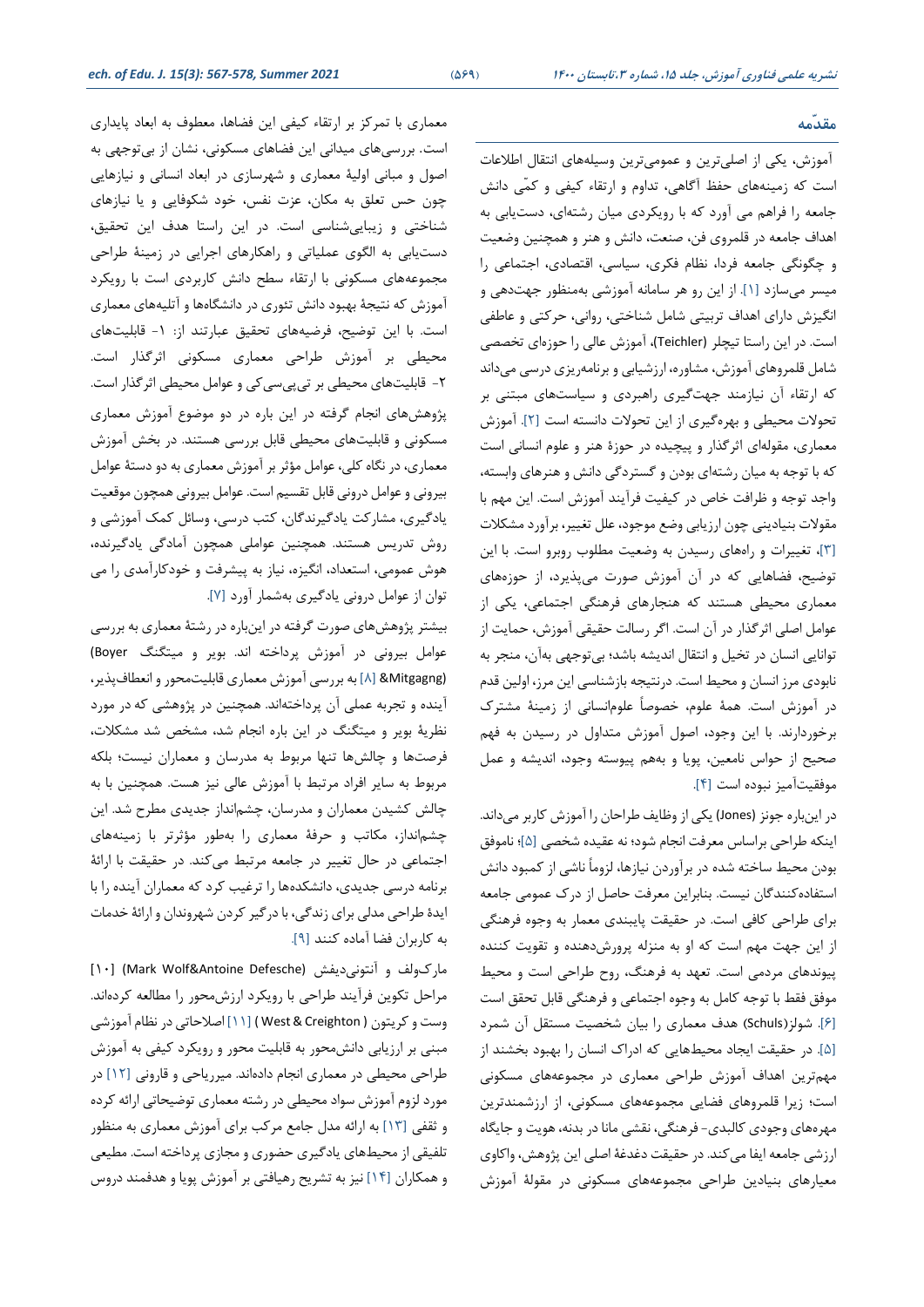پایه معماری پرداخته اند. نقدبیشی و همکاران [15] در پژوهشی با موضوع ارزیابی کیفیت آموزش معماری از منظر مدرسان، کاربرد عینی ساختارهای کیفیت آموزش در مقیاس جهانی را مورد بررسی قرار داد ند و معتقدند میبایست دست یابی به اهداف کالن دانشگاه ها برای بهبود کیفیت آموزش به عنوان یک ضرورت در آموزش و پژوهش مورد نظر قرار گیرد. همچنین با واکاوی حوزۀ نظریه های کیفیت آموزش و توجه به ساختار وضع موجود آموزش معماری در دانشکده هنر و معماری سال های اخیر، اقدام به یافتن شاخصههای سنجش کیفیت در آموزش معماری کردند تا از این رهیافت به روش علمی بررسی وضعیت موجود دانشکده از لحاظ کیفی پرداخته شود. بر این اساس با شناسایی نقاط بحرانی و دارای اولویت در این پژوهش به ارائه برنامه در دورههای زمانی مختلف پرداخته شده است. همچنین بیطرف و نقدبیشی [16] در حوزۀ کیفیت کلی و کالبد فضاهای آموزش ی معماری در مطالعهای کیفی به ارائۀ راهبردهای آموزشی برای طراحی معماری با رویکرد روانشناسی محیطی پرداختند. معیارهایی از جمله حریم خصوصی، محیط شخصی، قلمرو، ترافیک، توجه به نیازها و فرهنگ افراد برای تحقق پیشنهاد شد. در این راستا در بخش آموزش طراحی مسکن، اولین بار مدل تاجفل (Tajfel)، مدل انداموارهای با تأکید بر ویژگیهای فیزیولوژی انسان به شکل کلی، دارا ی دسته بندی محدود و ثابت مطرح شد [5].

از نظر مازلو )Maslow )مدل های د یگر شامل مدل نقش بر مبنا ی فعالیتهای انسان در نظام اجتماعی و مدل رابطه ای بر مبنای مهم دانستن رابطه اجتماعی مدل شکوفایی، نیازمند حصول قابلیت های فردی بود [17]. در این مدل ها به مفاهیمی چون رفتار قلمروپایی، خلوت، تعامل اجتماعی و زیبایی شناسی نمادین توجه نشده بود [5]. در دستهبندی پژوهش هایی که به عوامل درونی مؤثر بر آموزش معماری مسکونی پرداختهاند؛ معماریان [۱۸] به بازشناسی روش آموزشی تاریخی- تکاملی مدرسه معماری موراتوری در درس طراحی معماری مسکونی با هدف بازسازی زنجیره تاریخی آن پرداخته است. از مزایای آن، آموزش و طراحی جهت رسیدن به الگوهای پایه در مقیاس منطقه، شهر، بافت و معماری است. همچنین تحویلداری [19] به سنجش ارتباط باورهای فراشناختی و نمرات دانشجویان در درس طراحی معماری مسکونی پرداخته است. در بخش مفهوم قابلیت محیطی، مفهوم قابلیت اولین بار توسط گیبسون )Gibson )مطرح شد [20]. گود (Good] (21[، قابلیت را تأمین فرصتهایی برای فعالیت تعریف کرده است. از نظر مور و مارانز (Marans and Moor] (22 [قابل دستهبندی به جانداران و بیجانان (اشیا) و براساس نظر حفت (Heft) دارای دو ویژگی اولیه و ثانوی است [23]. نقش قابلیت مح یطی در نظرگرفتن فعالیتهای امکان پذیر کاربر و راه حلی برای محیط است. در زمینۀ لزوم ورود مفهوم قابلیتهای محیطی به آموزش معماری، دانشگر مقدم به تحلیل نظریه قابلیت محیطی گیبسون و بازخورد آن در مطالعات محیطی و داللتهای جامع از جنبه های فیزیکی، اجتماعی و معنایی در مطالعات

محیط ساخته شده پرداخته است [24]. همچنین نقدبیشی و همکاران در بررسی فرآیند آموزش طراحی بر مبنای نظریه قابلیت به تشریح دلایل ورود به گستره علمیسازی و بین رشتهای در جهت روشمندسازی آموزش معماری و پیوند علمی علوم رفتاری [۲۵] و طراحی محیط در بستر مؤلفه های فرهنگی پرداخته اند.

از آنجا که پژوهشی تاکنون به بررسی ارتباط مؤلفههای قابلیت محیطی اثرگذار بر آموزش معماری در طراحی مجموعههای مسکونی و ارائۀ مدل ساختاری در این حوزه نپرداخته است؛ خلأ پژوهشی در این زمینه احساس میشود. بنابراین در ادامۀ پژوهشهای انجام شده، مسألۀ پژوهش بررسی این سؤال است که در قالب یک مدل، آیا مؤلفههای شکل دهندۀ قابلیت محیطی شامل عوامل محیطی، تیپیسیکی و برنامهریزی آموزشی بر آموزش معماری اثرگذارند یا خیر؟

### **روش تحقیق**

با توجه به هدف تحقیق، بررسی عوامل مؤثر بر مؤلفههای قابلیت محیطی در آموزش معماری مسکونی و بهبود رابطۀ انسان و محیط و مشکالت اجرایی آموزش معماری در این زمینه است؛ از نوع کاربردی انتخاب شد. بر این اساس مفاهیمی مانند قابلیت، باسطح بالای تجرید و انتزاع [38] با مهارت های اجتماعی، شناختی، عاطفی و تجارب محیطی مرتبط با تعاریف مفهومی و عملیاتی قابل شرح هستند. بر اساس نحوۀ گردآوری دادهها، به منظور شناخت بیشتر شرایط موجود و یاری در فرآیند تصمیمگیری، این تحقیق توصیفی، از نوع پس رویدادی )علی- مقایسهای( انجام گرفته است. در مرحلۀ اول تحقیق به روش کیفی و توصیفی بهصورت نظری به بررسی و جمع آوری عوامل اثرگذار بر آموزش معماری در طراحی مجموعه های مسکونی به کمک منابع کتابخانهای و مطالعات میدانی و مصاحبۀ ساختار نایافته با متخصصان در سه مرحله به روش پس رویدادی پرداخته شد. با توجه به اطال عات بهدست آمده، پرسش نامۀ پژوهشگرساخته مستخرج از مدل اولیه و مصاحبه با متخصصان به عنوان ابزار تحقیق شامل 6 عامل تدوین شد. عاملها عبارتند از ١- عوامل محیطی ٢- عوامل فردی ٣- برنامهریزی آموزشی -4 پیسیکی )PCK )آموزش یا آموزش رشتۀ تخصصی -5 پیسیکی مدرس -6 عوامل درونی و بیرونی. پرسش نامه در دو مرحله با هدف باال بردن روایی صوری)تأیید پرسش نامه توسط متخصصان) و پایایی پژوهش توزیع شد. جامعه آماری، شامل خبرگان و متخصصان در دو حوز ۀ مدرسان دانشگاه و دست اندرکاران طراحی معماری مسکونی شاغل در دفاتر مهندسین مشاور بودند. روش نمونه- گیری به دلیل حفظ اصل جامعیت و رعایت تنوع جامعه، بهصورت هدفمند انتخاب شده است. برای تعیین اندازه نمونه یک پیش آزمون بین ۴۰ نفر برگزار شد، که در نتیجهٔ آن، انحراف استاندارد، ۰/۳۳۸ محاسبه شد. سپس با استفاده از فرمول کوکران، با سطح اطمینان 95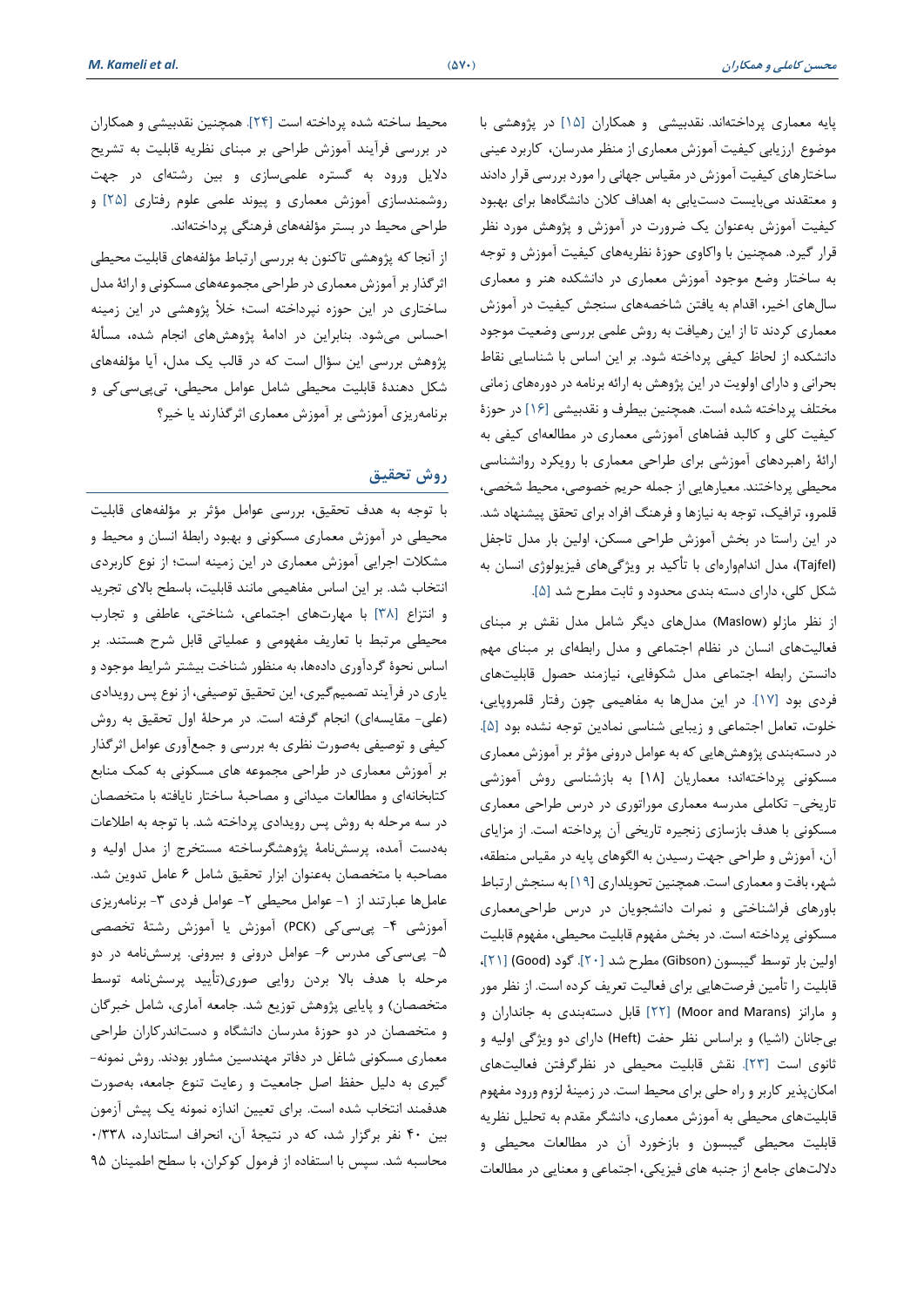درصد و دقت،0/025 اندازه نمونه برابر با 44 نفر محاسبه شد. مرحلۀ دوم تحقیق به لحاظ هدف تبیین و پیشبینی، به منظور ارزشگذاری اهمیت متغیرها، با کمک مقیاس لیکرت انجام شد؛ بهطوری که در این قسمت به کشف متغیرهای مؤثر بر آموزش طراحی معماری مسکونی و سپس رتبهبندی آنها طی دو مرحله به کمک ابزار تحلیل عاملی پرداخته شد. با توجه به مطالعات انجام گرفته، عوامل مؤثر بر آموزش معماری با رویکرد قابلیت محیطی براساس نوع روش و نوع اجزا قابل تفکیک است. آموزش براساس روش، به دو روش فردی و گروهی قابل انجام است. روش فردی بر پایۀ امکان گرایی رویدادها با روش عالمت گذاری، تطابق، اشتباه در برداشت و منسوخ شدن استوار است و روش گروهی با رویکرد احتمال گرایی یا بررسی احتمال رویدادها به کمک تکنیک های قابلیت دستکاری، قابلیت استفاده، قابلیت اثر و قابلیت فعالیت، قابل انجام است. همچنین براساس نوع اجزا، در شش مورد زیر قابل تقسیم است.

### تأثیر عوامل محیطی

اگر هدف اصلی طبقه بندی محیطها به کالبدی، اجتماعی، روانشناختی و رفتاری باشد؛ تمایز بین جهان واقعی و عینی اطراف انسان و جهان پدیدار شناختی، به منظور پاالیش گذشته و رویارویی با تازه ها صورت میپذیرد. پس بهصورت خودآگاه یا ناخودآگاه الگوهای رفتار ی و واکنشهای روحی مردم را تحت تأثیر قرار میدهد. دراینباره آلتمن (Altman] (26 [چهار رویکرد انسانی مطرح می کند که شامل الگوی ماشین انگاری ، ادراکی-شناختی-انگیزشی، رفتاری و بوم شناختی-روانی است. با توجه به اینکه کیفیت روابط انسان و محیط، پویا و متغیر و همزمان در سطوح مختلف است، قادر به تکمیل یا تشدید هم هستند. نیروهای درونی ناشی از احساس و ادراک به هریک از سطوح رفتار قابل ترجمه است. بازنمود آن در قالب رفتارهای کالمی، فراکالمی، غیرکالمی و رفتارهای محیطی مشخص می شود. با این توصیف رویکرد بوم شناختی در طراحی بهعنوان خلاق ترین، انتزاعی ترین، کارآمدترین و دشوارترین الگو مطرح است. نکتۀ مهم در حوزۀ روان شناسی بوم شناختی، اهمیت به ابعاد کالبدی-فضایی محیط، به منزلۀ تعیین اعمال انسان و روابط بین فردی، درون گروهی و اجتماعی است. براساس نظریۀ بوم شناسی با نگاه جامع به عوامل مؤثر بر طراحی، معماری پایدار براساس عوامل طبیعی، فرهنگی و فناوری قابل بررسی است. شناخت وجه فرهنگی معماری پایدار از مطالعه فرهنگ های محلی، روح مکان و توازن میان فرهنگی بهدست میآید [27].

از سویی خانه در شهرهای بزرگ امروز، فاقد نظام هستی است و دور از محیط طبیعی و دارای رابطۀ مصنوعی با فضاست؛ درحالی که میبایست متأثر از تقابل سکونت آدمی و شکل هندسی باشد [28]. در این راستا برخی شیوه های زندگی با برخی الگوهای مسکن سازگارتر است و پاسخگوی آن شیوههای زندگی است. از نظر راپاپورت مفاهیمی چون انطباق، انعطاف و قابلیت شخصی سازی به ویژه در مقوله مسکن، نیاز

اساسی است [4]. این مفاهیم به قابلیت پذیری محیط، شدت نیاز ساکنین، منافع آنان در مکان، هنجارهای اجتماعی و قوانین رسمی رایج فرهنگی در آن بستگی دارد. این عوامل با توجه به شاخص هر مرحله زندگی فردی و قابلیتهای انسان تفاوت مییابد و یا محدود میشود. با این توصیف، قابلیت محیطی با توجه به مواجهه با ماهیت پیچیده محیط-رفتار و توان بالقوه پیوند مکان -محور و فرآیند- محور پژوهشگر، آموزش را در بستر مناسبی از محیط و رفتار در طراحی فضای مسکونی قرار می دهد. در حقیقت مواجهه با چگونگی حل مسألۀ طراحی در مقیاس بزرگ، بهصورت مجموعۀ کاربردی مورد نظر است. طراحی مجموعههای مسکونی می بایست در مقیاس کلان با در نظر گرفتن عوامل اجتماعی، فرهنگی، اقتصادی و اقلیمی استفادهکنندگان، و در مقیاس خرد عالوه بر این عوامل، با تنظیم شرایط محیطی واحدها و مجموعۀ مسکونی انجام گیرد. همچنین تأثیر گونههای مختلف مسکن بر فعالیت های فردی و اجتماعی ساکنان نیز در طراحی مجموعه های مسکونی در نظر گرفته شود. همچنین در درس طراحی معماری، قوانین حاکم بر همجواریها و نحوۀ تأثیر طراحی فضاهای جمعی بر تعامالت اجتماعی ساکنان، مورد نظر است.

آنگونه که می دانیم منشأ قابلیت محیطی، روانشناسی ادراک است. چارچوب مفهومی برای درک رابطۀ محیط و فرد مبتنی بر ساخت معانی در مغز است. تئوری درک مستقیم گیبسون )Gibson )در روانشناسی اکولوژیک، موروثی بودن معانی در سیستم محیط- ماده مبنی بر جذب مستقیم توسط ماده بدون محاسبات است. بنابراین معناداری محیطی که ماده در آن قرار دارد؛ از تعامل با نیازهای مدیریت، دانش، منطق و ماهیت فرآیند برنامه یزی نشأت می گیرد [۲۹]. پنا (Pena) [۳۰] معتقد است در معماری، طراحی براساس قابلیتهای محیطی مهم ترین بخش برنامه ریزی قابل تعمیم به تمام فرآیند طراحی است. در این باره تجزیه و تحلیل از راه حل مجزاست. رویکرد اولیه برنامهریزی تحت تأثیر حرفه آن است. در مراحل پیش از طراحی، متخصصان معموالً روش های تعاملی و تکنیکی متعددی برای جمع آوری اطالعات و نیروهای درونی و بیرونی اثرگذار پروژه انجام میدهند. ارزیابیهای محیطی، جمع آور ی دادهها، جستجوی بهترین روش عملکرد، مصاحبه کاربران، تعیین اهداف، تهیه لیست امکانات مورد نیاز، گام های هدایت پروژه هستند. در این روند گام به گام، ایرادات، زمینۀ مشکالت و نیازهای اجرایی مشخص می شود تا حجم عظیم اطالعات در قالب مفاهیم کلیدی در برنامهریزی جزء به جزء خلاصه شود. از جمله مؤلفههای مدیریت افزار آموزشی شامل کلیات و جزئیات برنامهریزی، سنجش، ارزیابی و رویههای اجرای برنامه است. در این زمینه یک محدودیت، انتقال نامناسب اطالعات بین طراحان و کل روند طراحی ناشی ازنگاه کمّی و کاربردی است. در این راستا گیبسون (Gibson) قابلیت را به دو دسته مثبت و منفی تقسیم نموده که به کاربر کمک کنند که بهطور صحیح یا مزاحم عمل کند. [25] البته در این برداشت تعیین دقیق ارتباط مورد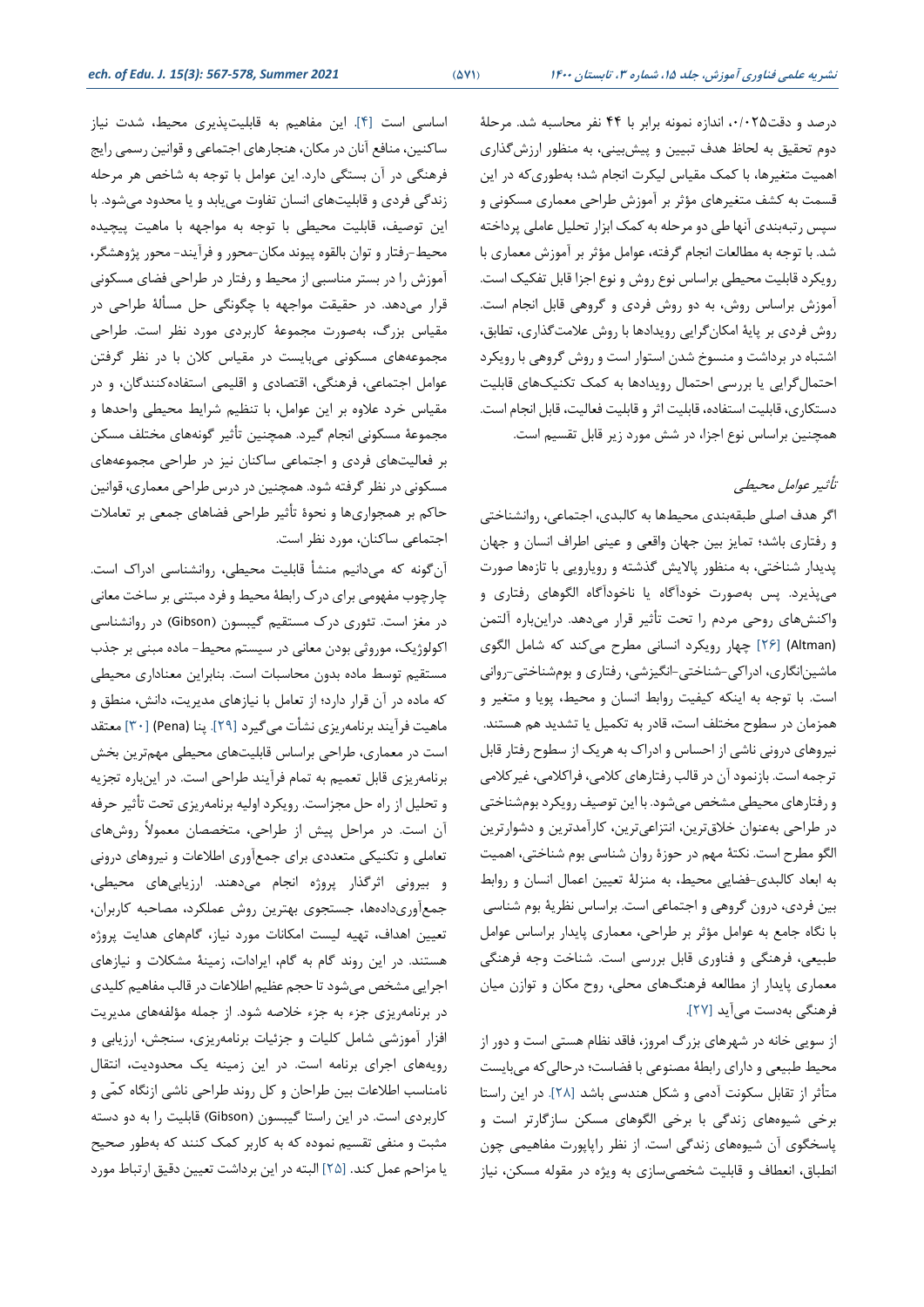رضایت کاربر آسان نیست. بنابراین با درک مشترک از فرایند طراحی، راه های نشان دادن نیازها و تحلیل پاسخهای احتمالی با فراهم کردن چارچوب دقیقتر و روانتری از اطالعات ممکن می شود. شکل گیری تصور ذهنی، فرآیندی دو طرفه بین شخص و محیط است. بنابراین امکان تقویت تصور یک مکان خاص از طریق باالبردن قابلیت تشخص سازه محیط با آموزش مشاهده گر محیط و نشانهگذار ی و ساماندهی کالبدی بیشتر فضاها بهدست میآید. همچنین تعیین قابلیت، نیاز به مهارت طراحانی دارد که دانش محیط را با مفاهیم، عناصر و ملزومات سازه محیط همراه کند؛ نه فقط آنچه باید انجام شود به معنای عملکرد، یا در آن دیده شود به معنای فرم. در این زمینه تفاوت طراحی بر مبنای قابلیت محیطی به دلیل شناسایی آن چیزی است که طراحی باید به آن بپردازد؛ مانند تناسب با بودجه یا ظاهر جذاب. همچنین پرداختن به اهدافی مانند افزایش عمر مفید بنا یا عدم فعالیتهای مجرمانه. عواقب ناخواسته طرح معماری، رفتارهای پ یشبینینشده، تطابق، اشتباه در برداشت، علامت گذاری و منسوخ شدن در این باره مطرح میشوند [۳۱]. با این توصیف قابلیتها به دو دسته مستقیم و غیرمستقیم تقسیم میشوند. تأمین فعالیت ها توسط محیط، قابلیت مستقیم است. معانی نمادین که به همبستگی الگوها در یک راستا و سودمندی آن الگو بستگی دارد؛ قابلیت غیرمستقیم است [5]. تأمین فعالیتهای حرکتی و فراهم آوردن آسایش فیزیولوژی انسان که از مقاصد مط العات انسان سنجی و آموزش روش های کاراتر انجام فعالیت ها به مردم است، ازین جملهاند. بنابراین درک سازماندهی کالبدی و فرصتهای رفتاری آن برای انتخاب، ضروری است. با این توصیف مؤلفه های شکلی، رفتاری، معنایی و نمادین از جمله قابلیتهای فرهنگی نیروهای مؤثر بر طراحی هستند که از نیاز، توانایی، تجربه و آرایش شکلی هدفمند پدید میآیند. بنابراین کاربرد قابلیت محیطی در معماری براساس سه رویکرد نظری، طراحی و ارزیابی است. در بحث نظری، چارچوبی مفهومی برای درک رابطه محیط ساخته شده و انسان در گذر زمان، با توجه به فرم، عملکرد و معنای عناصر معماری است. در بحث طراحی، مبانی نظری مشترک بهبود فرایند طراحی با ارائه زبان مشترک طراحان، معماران و مهندسان است. در بحث ارزیابی، رابطه اهداف اولیه طراحی و نحوۀ استفاده از مصنوعات همراه با دستهبند ی، نگهداری و بایگانی اطالعات در پروژه های آینده است [31]. در حقیقت قابلیت محیطی با تطبیق دانش طراحی با یکپارچه ساز ی دیدگاه معماران، مهندسان، کاربران و تداوم آن در محیط و سازگاری عملکرد و قابلیت در چرخه عمر ساختمان محقق میشود. این انطباق همه جانبه، ساختمان را پشتیبانی میکند. بنابراین ارزیابی اولیه و اصالح طرح ها قبل از گسترش ، توسط مدل توصیفات قابلیتهای محیطی در چهار سطح حاصل میشود. فرصت های دستکاری، قابلیت های محیطی گیبسونی است. فرصت های اثر، توصیف اثرات دستکاری و فرصت های استفاده، توصیف اثر بر کل مصنوعات است. همچنین فرصت های فعالیت، اثرات بر سیستم اجتماعی-فنی

خاص است که مصنوع به آن تعلق دارد [32]. وظیفۀ مهم معماری کاویدن شیوههای جدید ادراک، تجربه و گشودن مرزهای جهان است. بنابراین به منظور درک فرصت های اثر، کاربر باید بتواند ارتباطی پایا بین اعمال و رفتار ناشی از مصنوع ایجاد کند. در این باره رفتار مصنوع باید قابل پیشبینی باشد تا کاربران در خصوص دستکاریها، بازخورد دریافت کنند. چهار دیدگاه برای قابلیتهای مصنوعات با توجه به تمایز دانش مورد نیاز مطرح است. اول ای نکه مصنوعات چگونه میتوانند دستکاری شوند. دوم اثرات پایای دستکار ی ها چه خواهد شد. سوم با کل مصنوع، به خودی خود چه کاری می توان انجام داد. چهارم با کل مصنوع بهعنوان جزئی از یک سیستم اجتماعی-فنی، چه کاری میتوان انجام داد.

با این رویکرد، وجه محیطی آموزش، شامل امکانات و تجهیزات محیطی، امنیت (روانی و فیزیکی) و کیفیت محیطی (قلمروپایی، طراحی نور، طراحی رنگ، مبلمان، تهویه و حفظ و احترام به محیط( [16] است.

#### تأثیر عوامل فردی

 اگر بپذیریم طراحی خوب باعث افزایش یا کاهش جهان فردی است که آن را تجربه میکند؛ طراحی به عنوان یک کل و جزء، بیانیه نمادینی از حواس و شرایط انسانی تعریف می شود. اگر تمام استعاره های اصیل نشأت گرفته از اقدامات معنیدار دنیای فیزیکی باشد؛ استعاره های معماری زمانی معنا مییابد که مانند تصاویر بصری بهعنوان نماد حسی تجربه شود. از آنجا که فضا چیزی بیش از صحنه در اثر هنری است، آرنهایم (Arnheim (معتقد است این خالف طبیعت معماری است که مانند فیلم، با گروهی تصویر به نمایش درآید [۳۳]. زیرا کیفیتهای حسی، مجموعه ای از روابط است که سیستم عصبی به واسطۀ آن، اشیا را رده بندی می کند [34]. در این میان طرح واره ذهنی ارتباط یادگیری و رفتار را فراهم می آورد. تجربه؛ کیفیت یک طرح واره را که در درون فرد ادراک کننده است، تعیین میکند. طرحواره ذهنی اطالعات را قبول میکند و تحتاثر اطالعات کسب شده توسط فرد تغییر میکند. همچنین فعالیتهای حرکتی و اکتشافی که اطالعات را قابل دسترسی میسازند و به وسیله اطالعات بهدست آمده تعدیل میشوند؛ طرح واره- های ذهنی را جهت می دهند [5]. اگر آموزش را رشد طرح واره های جدید، برای اکتشاف جهان هستی تعریف کنیم؛ درصورتیکه این طرحوارهها بر هم منطبق باشند باعث تقویت هم می شوند. کاپلان (Kaplan (معتقد است افراد از چهار دسته معرفت بهره می برند. نقشههای شناختی بهمنظور تشخیص مکان فرد، پیش بینی برای حدس آنچه اتفاق خواهد افتاد، ارزیابی مثبت یا منفی وقایع، و علم انجام اعمال و فعالیت هایی که باید انجام شوند [35]. پنجاه درصد مدارهای عصبی در مغز پس از تولد شکل می گیرد [34]. بنابراین تصاویر ادراکی و تجسمی در یک ناحیه مغز پردازش می شوند [36]. این گونه نتیجه میشود که یادگیری فرآیندی رو به رشد و نظام یافته ناشی از محیط و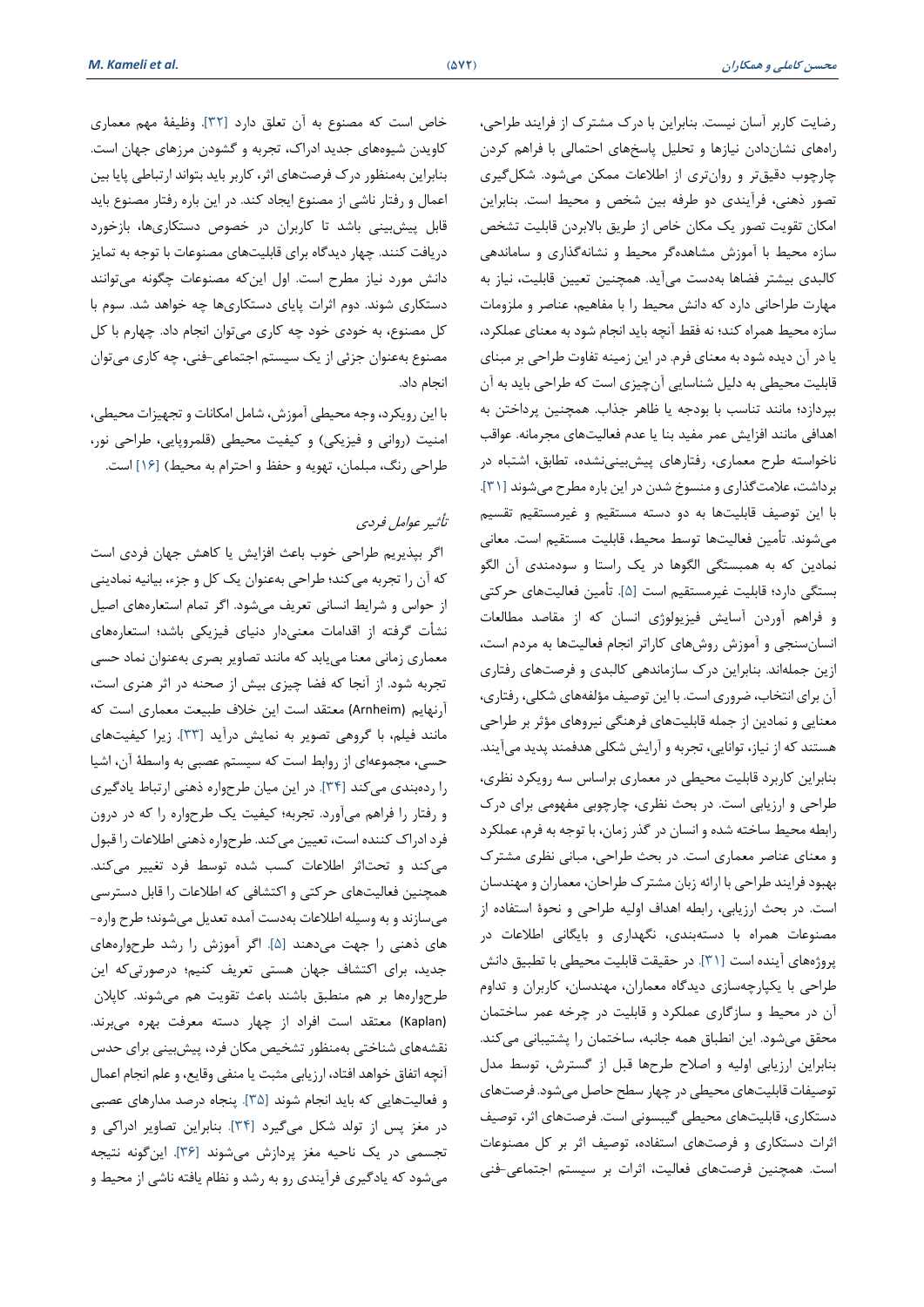با دستهبندی دقیق عناصر محیطی است. براین اساس، در بخش روشها و قابلیتهای فردی آموزش، مؤ لفه های ادراکی، شامل خودآگاه )کنترل شده) و ناخودآگاه (کنترل نشده) است.

#### تأثیر برنامهریزی آموزشی

بنجامین بلوم برای یادگیری، سه حوزه تعریف کرد. این حوزه ها شامل الف- شناختی شامل دانش، ادراک، کاربرد، ترکیب، تحلیل، ارزشیابی. ب- انگیزشی شامل دریافت، واکنش، ارزش گذار ی، سازمان دهی، سنجش شخصیت پذیر ی از ارزش ها. ج- روانی-حرکتی شامل حرکات بنیادی، حرکات کلی، حرکات معمولی (انواع کنترل و بداهه گوییها)، حرکات خالق است[37]. تعامل نظام ارزشی)قوانین و هنجارهای آموزشی) همراه با مؤلفههای ارزشی ناشی از دروندادها و عوامل درونی شامل الگوهای رفتاری، تقویت کننده ها و قوانین مثبت )تشویق کننده( هستند. ایجاد هدف، انگیزه، آمادگی، رغبت و توجه به دانش و تجارب قبلی از مؤلفههای انگیزشی است. رویهها و روشهای اجرای برنامه ریزی آموزشی، جزئیات برنامه ریزی و تأثیر قابلیتهای مثبت و منفی آموزش از مؤلفههای برنامهریزی آموزشی هستند.

#### تأثیر پیسیکی آموزش

امکانات هندسی، مؤلفه های بالفعل شامل ویژگیهای استفاده، رؤیت پذیری و ویژگی های فرم هستند. مؤلفههای سخت افزاری آموزش شامل تجهیزات، امکانات و ابزارهای آموزشی و مؤلفههای نرم افزاری آموزش شامل مفاهیم پایه، مدل ها و نقشههای مفهومی و چارچوب درس و مؤلفههای مدیریت افزار آموزشی و مهارتهای بین رشتهای از مؤلفههای پی سیکی آموزش هستند.

#### تأثیر پیسیکی مدرس

مؤلفههای انسان افزار آموزشی به عنوان نیروهای بیرونی تسهیل گر در مورد مدرس مطرح است. دانش میان رشتهای ، تجارب، خالقیت فطری و اکتسابی مدرس از آن جمله هستند. در این باره تأثیر مطالعات و مشاهدات میدانی بههمراه شناخت مؤلفههای رفتاری، در کنار تعیین چارچوب اصلی، مثال و روایت گویی، تشریح مفاهیم پایه و خالصه و یادداشت برداری از جمله عوامل موثر از طرف مدرس بر آموزش هستند.

#### تأثیر عوامل درونی و بیرونی

قابلیت، تحت اثر نیروهای درونی و بیرونی طراحی است. مؤلفه های مفهومی انتزاعی )مفاهیم پایه، مدیریت فرآیند طراحی(، کالبدی محیطی )دانش فنی ساختمان، طراحی بومی و طراحی محیطی( و رفتاری ذهنی (شناخت الگوهای رفتاری و مهندسی عوامل انسانی) نیز از جمله نیروهای درونی طراحی هستند. کلیات برنامهریزی، سنجش و

ارزیابی، پیش بینی و آیندهنگری در سیستم آموزشی از جمله قابلیتهای بیرونی آموزش است. بهمنظور جمع بندی مطالب ذکر شده، الگوی اولیۀ تحقیق (شکل ۱) به دست آمد تا در مرحله بعد دستهبندی و اهمیت عامل های جمعبندی شده به کمک نظرسنجی مورد ارزیابی قرار گیرد.

#### **نتایج و بحث**

با استفاده از تحلیل عاملی، عوامل مؤثر در آموزش معمار ی در سه گروه شامل -1 تیپیسیکی )TPCK )یا تکنولوژی آموزشی رشتۀ تخصصی، -2 عوامل مؤثر بر یادگیری و -3 هماهنگی بین برنامهریزی آموزشی و عوامل مؤثر بر یا یادگیری، به دلیل حفظ جامعیت محتوای عاملها، طبق نظر پنج تن از متخصصان در سه عامل طبقه بندی شد. دستۀ اول شامل عاملهای ۰۹ و ۰۱ دسته دوم شامل عاملهای ۲، ۶ و ۱ و دسته سوم شامل فاکتورهای ۶و ۳ از عوامل شش گانه مؤثر بر آموزش معماری هستند. در این راستا، با توجه به نرمال نبودن داده ها، تعدادکم نمونهها و دادههای رتبهای برای بررسی تفاوت گروههای آزمایشی و گواه در میزان تأثیر عاملهای موثر بر آموزش معماری مسکونی با در نظر گرفتن امکان همبستگی متغیرهای وابسته به یکدیگر، اختالف نمرات پیش آزمون و پس آزمون هر دو گروه با آزمون تحلیل واریانس چندگانه ، مانوا (MANOVA (بررسی شد. به منظور بهکارگیری آزمون تحلیل واریانس هریک از متغیرهای وابسته، جداگانه فرض تساوی واریانس ها مورد بررسی قرار گرفت. جهت بررسی فرض صفر تساوی خطای واریانس ها از آزمون لوین (Leven's Test) استفاده شد که نتایج آن در جدول ۱ آمده است. مقداراس آیجی (sig) یا سطح معناداری برای عاملهای ٢ و 3 از 0/05 بزرگتر است؛ پس همگنی واریانس دارند. همچنین در این جدول واریانس خطا در همۀ گروهها مساوی است. یعنی همگنی واریانس در متغیر وابسته وجود دارد.

جدول :1 آزمون لوین همگنی واریانس خطا Table 1: Levene's test of homogeneity of error variance

| سطح معنادارى<br>(Sig.) | df2 | df1 | $\overline{F}$ | ىغد<br>(Dimension)                                       |
|------------------------|-----|-----|----------------|----------------------------------------------------------|
| .002                   | 12  | 11  | 6.430          | TPCK و عوامل محیطے ِ                                     |
| .210                   | 12  |     | 11 1.618       | عوامل مؤثر بر یادگیری                                    |
| .067                   | 12  |     | 11 2.482       | هماهنگی بین برنامهریزی آموزشی و عوامل<br>مؤثر پر پادگیری |

فرضیۀ :1 قابلیتهای محیطی بر آموزش طراحی معماری مسکونی اثرگذار است. طبق اطلاعات به دست آمده در (جدول ۲) چون مقدار سطح معناداری 0/006 و %99 است و همچنین ) F<0/05 )است؛ بنابراین قابلیت محیطی بر آموزش معماری اثر دارد و اندازه اثر آن 0.653مشخص شده بیش از %65 است. با توجه به آن، فرض صفر رد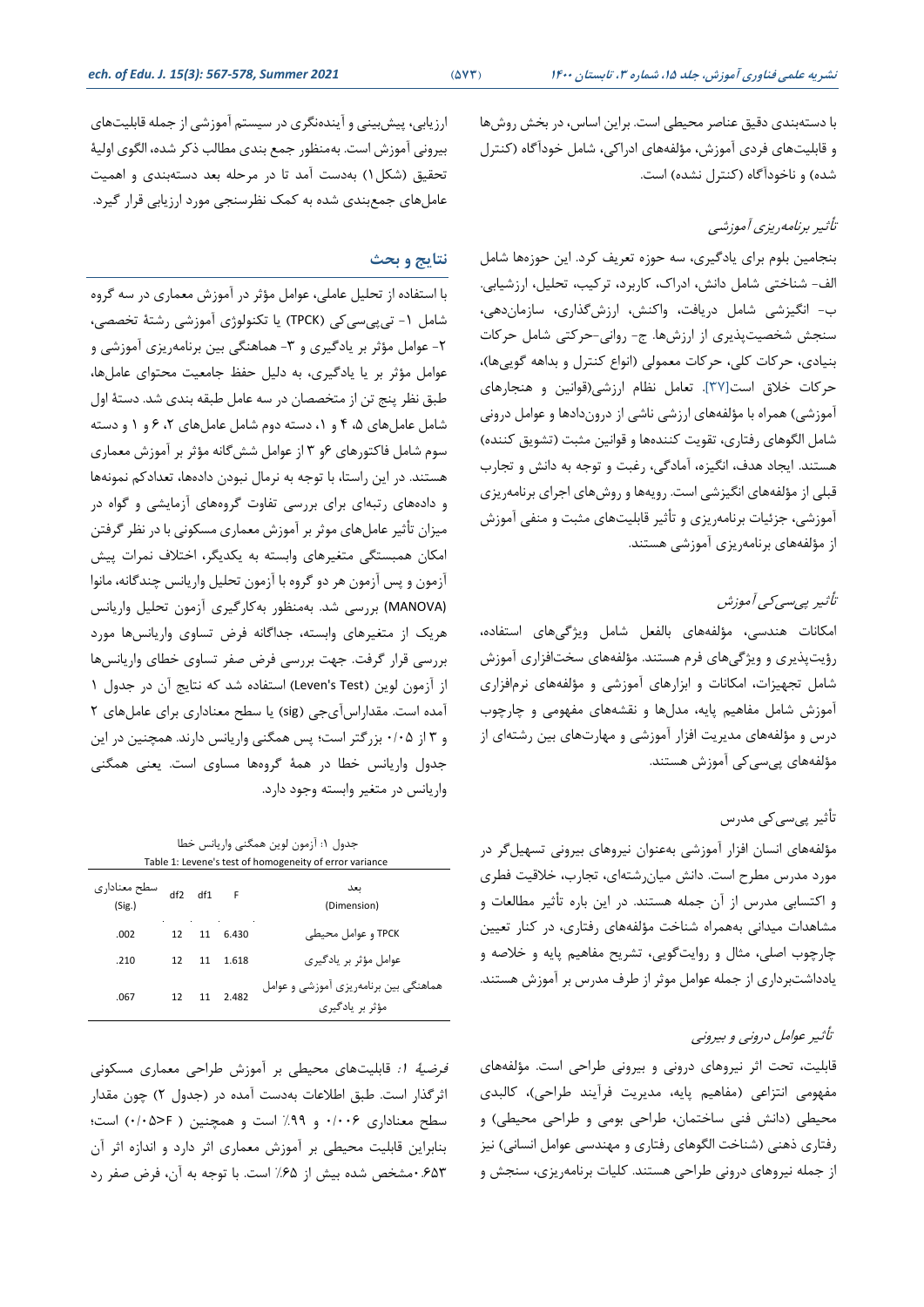شده و فرض خالف را می پذیریم. همچنین به واسطۀ باال بودن توان آزمون فیالیی میتوان گفت قابلیتهای محیطی برفاکتورهای اصلی آموزش معماری مسکونی اثرگذار است و فرضیه مورد تأیید است. فرضیه ٢: قابلیت محیطی بر تیپیسی کی و عوامل محیطی اثرگذار است. طبق اطلاعات به دست آمده از (جدول۳) چون مقدار سطح معناداری 0/001 و %99 است و همچنین ) F<0/05 )است؛ بنابراین قابلیت محیطی بر تیپیسیکی و عوامل محیطی اثر دارد و اندازه اثر

آن 0.803 مشخص شده که %80 است. با توجه به آن، فرض صفر رد شده و فرض خالف را می پذیریم. همچنین به واسطۀ باال بودن توان آزمون فیالیی میتوان گفت قابلیت محیطی بر تیپیسیکی و عوامل محیطی اثرگذار است و فرضیه تأیید میشود. با توجه به آنچه گفته شد؛ مدل تحلیلی زیر )شکل1(، برگرفته از مهم ترین مؤلفههای اثرگذار بر آموزش معماری با رویکرد قابلیت

محیطی در درس طراحی معماری مسکونی ارائه شد.

| جدول ٢: آزمون چند متغيره اثر فيلايي<br>Table 2: Multivariate test of Pillai's trace |                        |                      |                            |       |                  |                                                   |  |  |
|-------------------------------------------------------------------------------------|------------------------|----------------------|----------------------------|-------|------------------|---------------------------------------------------|--|--|
| مربع اتاء جزئى<br>(Partial Eta Squared)                                             | سطح معناداری<br>(Sig.) | df خطا<br>(Error df) | df قضيه<br>(Hypothesis df) | F.    | مقدا,<br>(Value) | اث<br>(Effect)                                    |  |  |
| .653                                                                                | .006                   | 57.000               | 54.000                     | 1.983 | 1.958            | قابليت<br>اثر پیلایی<br>محيطى<br>(Pillai's Trace) |  |  |

جدول ۳: آزمون اثرهای بین گروهی قابلیتهای محیطی بر تیپیسیکی و عوامل محیطی Table 3: Testing the between groups effects of affordances on TPCK and environmental factors

| مربع اتاء جزئي<br>(Partial Eta<br>squared) | سطح<br>معناداري<br>(Sig.) | F     | ميانگين مربعات<br>(Mean square) | df | مجموع مربعات<br>(Type III sum of<br>squares) | متغير وابسته<br>(Dependent variable) | مىدا<br>(Source)               |
|--------------------------------------------|---------------------------|-------|---------------------------------|----|----------------------------------------------|--------------------------------------|--------------------------------|
| .803                                       | .001                      | 4.309 | 403.643                         | 18 | 7265.579                                     | TPCK و عوامل محیطی                   | قابليت محيطى                   |
|                                            |                           |       | 93.684                          | 19 | 1780.000                                     | TPCK و عوامل محیطی                   | خطا<br>(Error)                 |
|                                            |                           |       |                                 | 37 | 9045.579                                     | TPCK و عوامل محیطی                   | تصحيح كلى<br>(Corrected total) |

با هدف حفظ جامعیت الگو و لزوم میزان اهمیت و تأثیر مؤلفهها در مطالعات کیفی و کمّی انجام گرفته، تیپیسیکی و عوامل محیطی بهعنوان مؤثرترین مؤلفه مطرح شد. در این الگو، فرصت ها و محدودیت های آموزشی در طراحی معماری مسکونی، همراه با مقولههای بازشناسی مفاهیم پایه (مطالعات میدانی، دانش و خلاقیت)، شناخت (مؤلفههای محیطی و رفتاری به همراه مهارت ها و تجربیات)، عوامل فردی و فرآیندهای ادراکی (خودآگاه و ناخودآگاه)، تحلیل (مدلها و نقشههای مفهومی) و ارزیابی، خلق و ترکیب (تیپیسیکی آموزش و عوامل محیطی) مورد توجه است.

در مرحلۀ اول مفاهیم پایه مربوط به مسکن و تاریخچۀ الگوهای موجود در مجموعههای مسکونی در غالب مطالعات و مشاهدات میدانی تشریح میشود. لذا این مرحله با گسترش دامنۀ دانش و اطالعات دانشجو در حوزۀ مسکن، به ایجاد طوفان فکری در دانشجو منجر می شود. خروجی این مرحله همراه با به چالش کشیدن خالقیت؛ به عنوان عنصری اثرگذار در پروسۀ طراحی، دانشجو را برای ورود به مراحل آماده میکند. در

مرحلۀ دوم با شناساندن مؤلفههای محیطی و رفتاری در حوزۀ تعامل انسان و محیط، قابلیتهای مثبت و منفی محیط در مواجهه با انسان به دانشجو آموزش داده می شود که برای این منظور بررسی نمونههای موردی متنوع همراه با تجارب و مهارتهای مدرس راهگشا است. در مرحلۀ سوم دانشجو با استفاده از عوامل فردی و ابزار ادراک)خودآگاه و ناخودآگاه ) مواجه و آشنا میشود. در این مرحله ساختار ذهن و ارتباط آن با محیط به کمک مدلها و نقشههای مفهومی بهصورت گروهی جمعبندی و تحلیل شده و سپس مدل مفهومی توسط دانشجویان بهصورت انفرادی تهیه میشود. در مرحلۀ آخر به ارزیابی، خلق و ترکیب یافتهها که محصول آن طراحی است ؛ به کمک عوامل محیطی و تی- پیسی کی(تجهیزات، امکانات، ابزارها و تکنولوژی آموزشی) پرداخته میشود. الگوی مطرح شده آن گونه که مشاهده می شود؛ به لحاظ دیدگاه جامعیت و کلنگری شامل مهم ترین ضروریات مطالعات انجام شده اولویتبندی شده است. ویژگی مهم این الگو با توجه به رویکرد تحقیق، جامعیت آن در سه حوزۀ یاددهنده (مدرس)، یادگیرنده (دانشجو) و محیط است.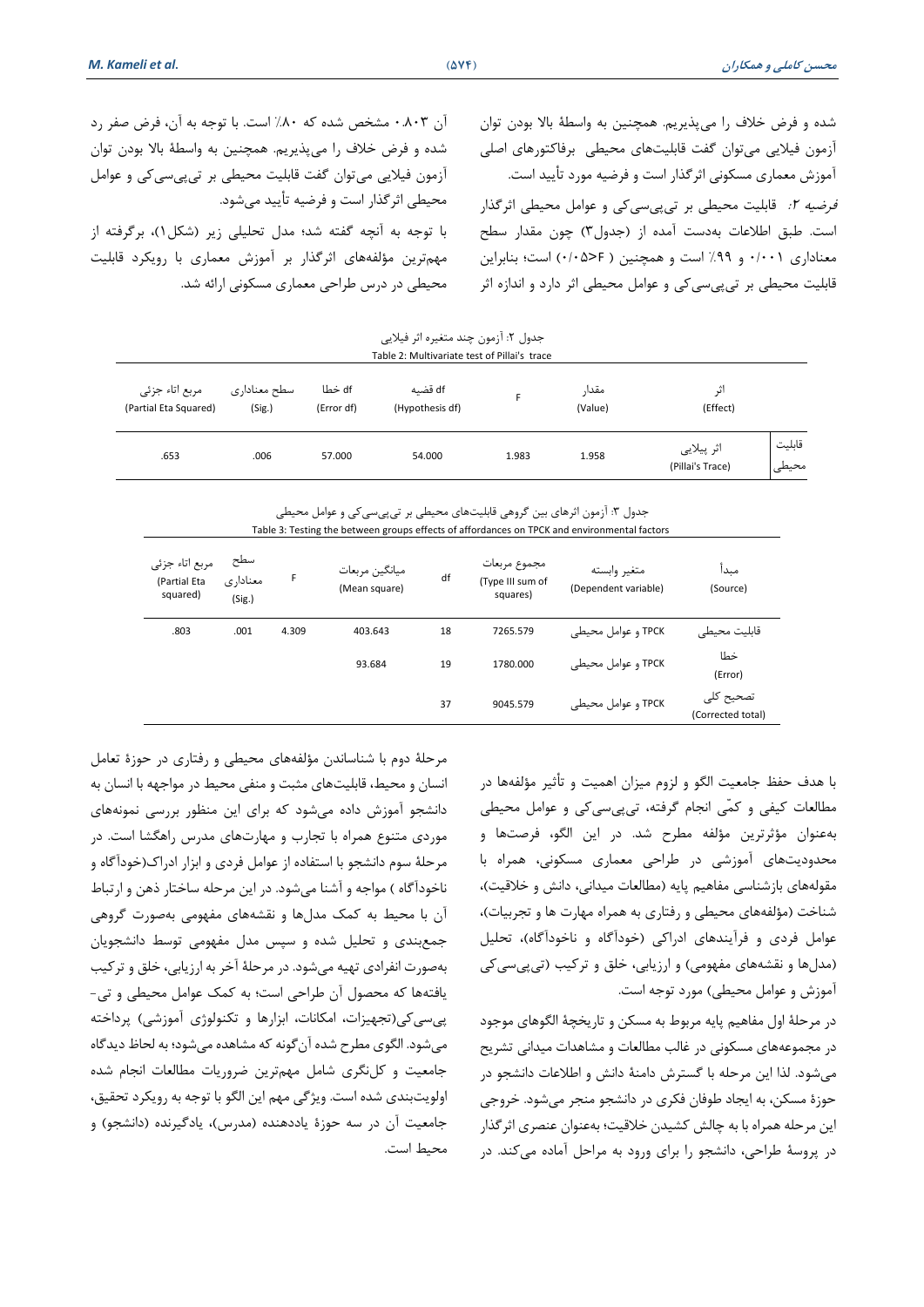

شکل :1 مدل مفهومی-تحلیلی برای تدریس کارگاه طراحی معماری Fig. 1: Conceptual-analytical model for teaching the workshop of architecture design

#### **نتیجهگیری**

این مقاله در پی استخراج الگویی برای آموزش طراحی معماری مسکون ی با تأکید بر ویژگیهای قابلیت محیطی است. در این زمینه به بررسی مؤلفههای قابلیت محیطی اثرگذار بر آموزش معمار ی مسکونی پرداخته شده است. مرحلۀ اول شش مولفۀ عوامل محیطی، عوامل فردی ، برنامه ریزی آموزشی، پیسیکی آموزش، پیسیکی مدرس و عوامل درونی-بیرونی استخراج شدند. نتایج تحلیل آماری نشان داد از نظر خبرگان و متخصصصان، تمام این شش عامل در ارتباط و همبستگی با آموزش معمار ی مسکونی هستند که با درجات متفاوتی از ارتباط قابل بررسی هستند. در حقیقت فرضیۀ اولیۀ تحقیق مبنی بر این که قابلیت¬های محیطی (عوامل محیطی) بر آموزش طراحی معماری مسکونی اثرگذار است و با تقویت پایدار ی محیطی، زمینۀ بهبود الگو ی تعاملی بنا و پاسخ به نیازهای کاربر در فضاهای سکونتی را فراهم می کند؛

را تایید کرد. در این میان، عوامل محیطی نسبت به سایر مؤلفه ها، با مقدار 65درصد بیشترین تأثیر را داشته است. در حقیقت این گونه نتیجه میشود که کم اثر ارزیابی شدن عامل هماهنگی برنامه ریزی آموزشی و عوامل مؤثر بر یادگیری توسط متخصصان به معنای کمبود دانش و عدم اطالع کافی از رابطۀ متناسب میان ای ن دو بعد در آموزش معمار ی است. به همین علت در این دسته بندی، تأکید متخصصان بر عوامل محیطی هم به لحاظ اهمیت آن در پایدار ی فضای آموزشی و هم بهعنوان مفاهیم پایه و اولیۀ آموزشی درس طراحی مسکونی جزو اثرگذارترین عوامل مؤثر بر قابلیتهای محیطی فضای آموزشی و یادگیری دانشجو ارزیابی شده است. همچنین از آنجاکه تأکید و تکیه بر تعامل مدرس و دانشجو و نقش راهنما بودن، مربی و تسهیلگری مدرس، مورد توجه واقع شده است، عامل تیپیسیکی در حوزۀ فناوری آموزش در حیطۀ برقرار ی ارتباط میان دانشجو (یادگیرنده)؛ مدرس(یاددهنده) و محیط؛ از عوامل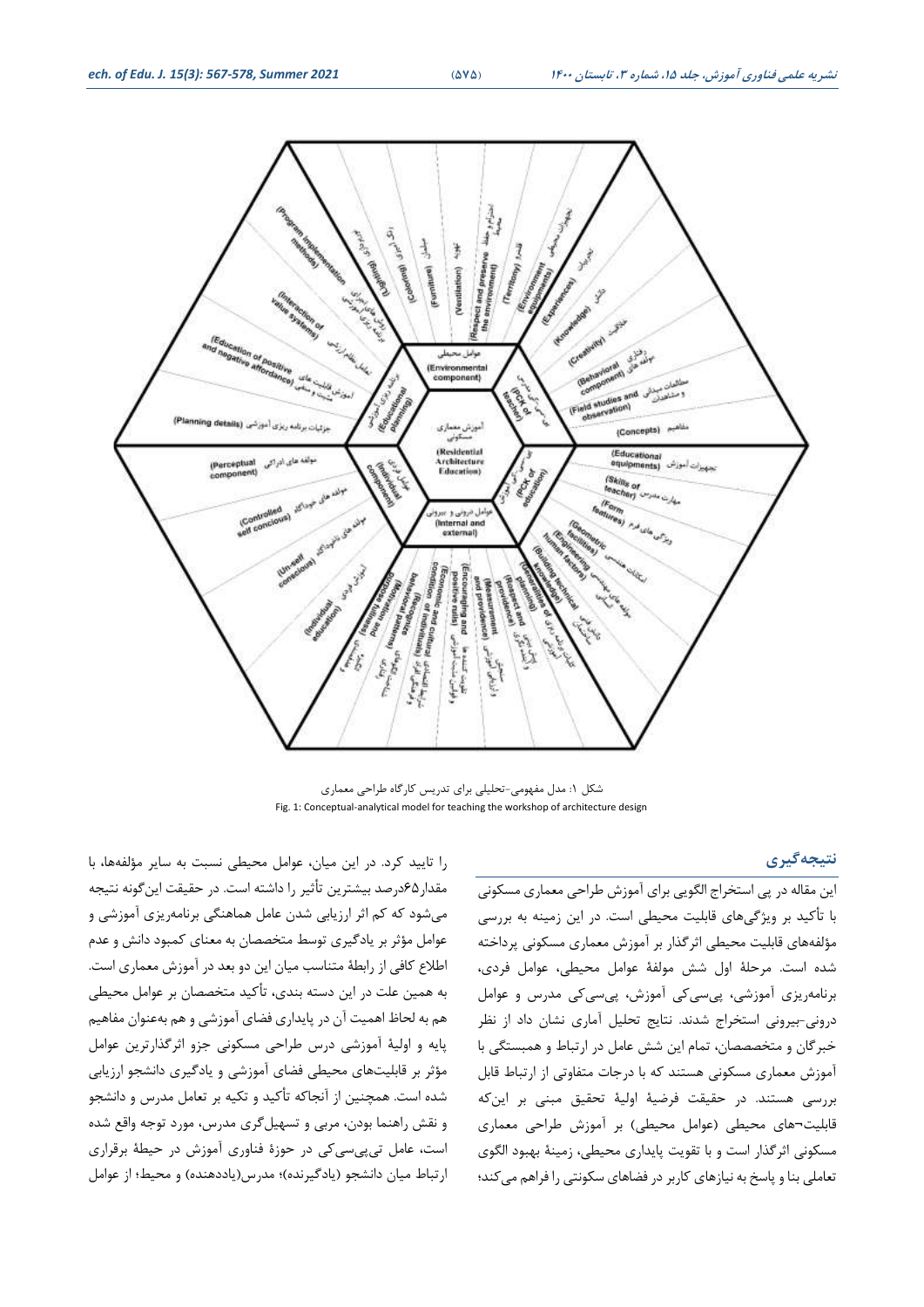[5] Lang J. *[Creating Architectural Theory: The Role of the](https://www.amazon.com/Creating-Architectural-Theory-Behavioral-Environmental/dp/0442259816)  [Behavioral Sciences in Environmental Design](https://www.amazon.com/Creating-Architectural-Theory-Behavioral-Environmental/dp/0442259816)*. New York:Van [Nostrand Reinhold Company; 1987.](https://www.amazon.com/Creating-Architectural-Theory-Behavioral-Environmental/dp/0442259816)

[6] Groat LN, Wang D. *[Architectural research methods](https://www.wiley.com/en-ir/Architectural+Research+Methods,+2nd+Edition-p-9780470908556)*. New [Jersey: John Wiley & Sons; 2013.](https://www.wiley.com/en-ir/Architectural+Research+Methods,+2nd+Edition-p-9780470908556)

[\[7\] Talebzade Nobarian M, Abolghasemi](http://jpmm.miau.ac.ir/article_1131.html) F, Ashourinejad S, [Mousavi H. A causal model for self-concept, self-regulatory](http://jpmm.miau.ac.ir/article_1131.html)  [learning and academic achievement.](http://jpmm.miau.ac.ir/article_1131.html) *Jounral of Psychological [Models and Methods.](http://jpmm.miau.ac.ir/article_1131.html)* 2010; 5, 1(4): 65-79.

[8] Boyer EL, Mitgang LD. *[Building community: A new future for](https://eric.ed.gov/?id=ED396659)  [architecture education and practice. A special peport](https://eric.ed.gov/?id=ED396659)*. US: [California Princeton Fulfillment Services.](https://eric.ed.gov/?id=ED396659) 

[9] [Davis D, Petry E. Integrating the Boyer report](https://onlinelibrary.wiley.com/doi/abs/10.1002/j.2168-9830.2002.tb00683.x)  into architectural [engineering technology](https://onlinelibrary.wiley.com/doi/abs/10.1002/j.2168-9830.2002.tb00683.x) education at the University of Hartford. *[Journal of Engineering Education](https://onlinelibrary.wiley.com/doi/abs/10.1002/j.2168-9830.2002.tb00683.x)*, 2013; [91\(1\).](https://onlinelibrary.wiley.com/doi/abs/10.1002/j.2168-9830.2002.tb00683.x)

[10] Wolffe M, Defesche A, Lans W. Valued approach to the [assessment of design skills in architectural education: a pilot](https://research.tue.nl/en/publications/valued-approach-to-the-assessment-of-design-skills-in-architectur)  study. *[Quality in Higher Education](https://research.tue.nl/en/publications/valued-approach-to-the-assessment-of-design-skills-in-architectur)*. 1999; 5(2):125-132.

[11] West R, Crighton J. Examination reform in central and [eastern europe: Issues and trends.](https://www.tandfonline.com/doi/abs/10.1080/09695949992919) *Assessment in Education: [principles, Policy & Practice](https://www.tandfonline.com/doi/abs/10.1080/09695949992919)*. 1999; 6(2): 271-289.

[12] Mirriahi S, Gharooni F. [Necessity of education for [environmental literacy in the architecture\].](http://jte.sru.ac.ir/article_116.html) *Technology of Education Journal*[. 2013; 8\(1\): 49-39. Persian.](http://jte.sru.ac.ir/article_116.html)

[\[13\] Saghafi MR. \[A holistic model for architectural education:](http://jte.sru.ac.ir/m/article_817.html)  [Blending face-to-face and web-based learning environments\].](http://jte.sru.ac.ir/m/article_817.html)  *Technology of Education Journal*[. 2015; 9\(4\): 253-263. Persian.](http://jte.sru.ac.ir/m/article_817.html)

[\[14\] Motiei B, Mehdizadeh Saradj F, Bayzidi Q. \[An approach to](http://jte.sru.ac.ir/article_888_en.html)  [dynamic and targeted education of architecture basic courses\].](http://jte.sru.ac.ir/article_888_en.html)  *[Technology of Education](http://jte.sru.ac.ir/article_888_en.html) Journal.* 2018; 13(2): 325-737. Persian.

[15] Naghdbishi [R, Najafpour H. \[Assessing the quality of](https://www.sid.ir/en/Journal/ViewPaper.aspx?ID=700704)  [architectural training from the perspective of the instructors](https://www.sid.ir/en/Journal/ViewPaper.aspx?ID=700704)  [\(Case Study: Faculty of Art and Architecture, Islamic Azad](https://www.sid.ir/en/Journal/ViewPaper.aspx?ID=700704)  [University, Roudehen Branch\)\].](https://www.sid.ir/en/Journal/ViewPaper.aspx?ID=700704) *HOVIATESHAHR*. 2019; 12(36): 47-60. [Persian.](https://www.sid.ir/en/Journal/ViewPaper.aspx?ID=700704)

[16] Bitaraf S, Naghdbishi R. The qualitative approach toward [education of environmental design.](http://www.sciencepublishinggroup.com/journal/paperinfo?journalid=196&doi=10.11648/j.edu.s.2015040102.12) *Education Journal*. 2015; [4\(1-2\):](http://www.sciencepublishinggroup.com/journal/paperinfo?journalid=196&doi=10.11648/j.edu.s.2015040102.12) 10-15.

[\[17\] Maslow AH. A theory of human motivation.](https://scholar.google.com/scholar?q=Maslow+AH.+A+theory+of+human+motivation.+Psychological+rReview.+1989%3B+20:+20-35.&hl=en&as_sdt=0&as_vis=1&oi=scholart) *Psychological Review*[. 1989; 20: 20-35.](https://scholar.google.com/scholar?q=Maslow+AH.+A+theory+of+human+motivation.+Psychological+rReview.+1989%3B+20:+20-35.&hl=en&as_sdt=0&as_vis=1&oi=scholart)

[\[18\] Memarian G, Hashemi Toghroljerdi SM, Hamzeh Nejad M.](http://jte.sru.ac.ir/article_211.html)  [\[Recognition of the historical-evolutionary typology educational](http://jte.sru.ac.ir/article_211.html)  [method of the Moratoria school in residential complex studio\].](http://jte.sru.ac.ir/article_211.html)  *[Technology of Education Journal](http://jte.sru.ac.ir/article_211.html)*. 2012; 6(3): 243-255. Persian.

مهم و قابلیتهای بیرونی آموزش معماری به شمار میآید. بنابراین با توجه به آنچه گفته شد؛ مدلی جامع و عملیاتی برای درس کارگاه طراحی معماری مسکونی با تأکید بر مهمترین مؤلفههای قابلیت محیطی با هدف ارتقاء میزان قرابت اهداف طراحی با شیوۀ استفاده کاربران از محیط تدوین گردید.

#### **مشارکت نویسندگان**

باتوجه به اینکه این مقاله برگرفته از رسالۀ دکتری است؛ لذا همکاری بین دانشجو، استادراهنما و استاد مشاور در همۀ بخشهای رساله و مقاله وجود داشته است. مسئولیت اصلی کار بر عهدۀ سمیه بیطرف )دانشجوی دکتری) بود و محسن کاملی (استادراهنما) و بهرام صالح صدق پور )استاد مشاور( در تمام بخشها )انتخاب عنوان، شناسایی و تدوین پیشینه پژوهش، ساخت ابزارها و جمع آوری دادهها، تجزیه و تحلیل دادهها، نتیجهگیری نهایی، ارائۀ مدل و پیشنهادهای کاربردی بهعنوان راهنما و مشاور نظارت داشتند و در جاهایی که الزم بود دست به قلم میشدند و اصالحات الزم را اعمال میکردند.

#### **تشکر و قدردانی**

مقالۀ فوق مستخرج از رسالۀ دکترای نویسندۀ اول سمیه بیطرف بوده است که محل ثبت آن دانشگاه آزاد اسالمی واحد ساوه است. تامین کنندۀ منابع مالی شخص دانشجو بوده است. بدین وسیله از اساتید محترم راهنما و مشاور در زمینۀ پیشبرد این مقاله تشکرو قدردانی مے شود.

#### **تعارض منافع**

»هیچگونه تعارض منافع توسط نویسندگان بیان نشده است.«

#### **م نابع و مآخذ**

[1] Mahmoudi M. *[Design of Educational Spaces with Flexible](https://www.ketab.ir/bookview.aspx?bookid=2325375)  Approach*. [Tehran: University of Tehran Press; 2013. Persian.](https://www.ketab.ir/bookview.aspx?bookid=2325375)

[2] Teichler U. *[The European higher education area](https://doi.org/10.1007/978-3-319-20877-0_50.)*. Springer, [Cham: 2015.](https://doi.org/10.1007/978-3-319-20877-0_50.)

[\[3\] Esfandiyari Bayat S, Abbasi E, Seddighi H. \[Perception of](http://journal.irphe.ac.ir/article-1-3557-en.html)  [classroom assessment environment and its relationship with](http://journal.irphe.ac.ir/article-1-3557-en.html)  [agricultural students academic achievement: the mediating role](http://journal.irphe.ac.ir/article-1-3557-en.html)  [of self-directed learning\].](http://journal.irphe.ac.ir/article-1-3557-en.html) *Quarterly Journal of Research and [Planning in Higher Education](http://journal.irphe.ac.ir/article-1-3557-en.html)*. 2018; 23(4):27-44, Persian.

[4] Pallasmaa J. *[The thinking hand: Existential and Embodied](https://www.amazon.com/Thinking-Hand-Existential-Embodied-Architecture/dp/0470779292)  Wisdom in Architecture*[. Chichester: Wiley Chichester; 2009.](https://www.amazon.com/Thinking-Hand-Existential-Embodied-Architecture/dp/0470779292)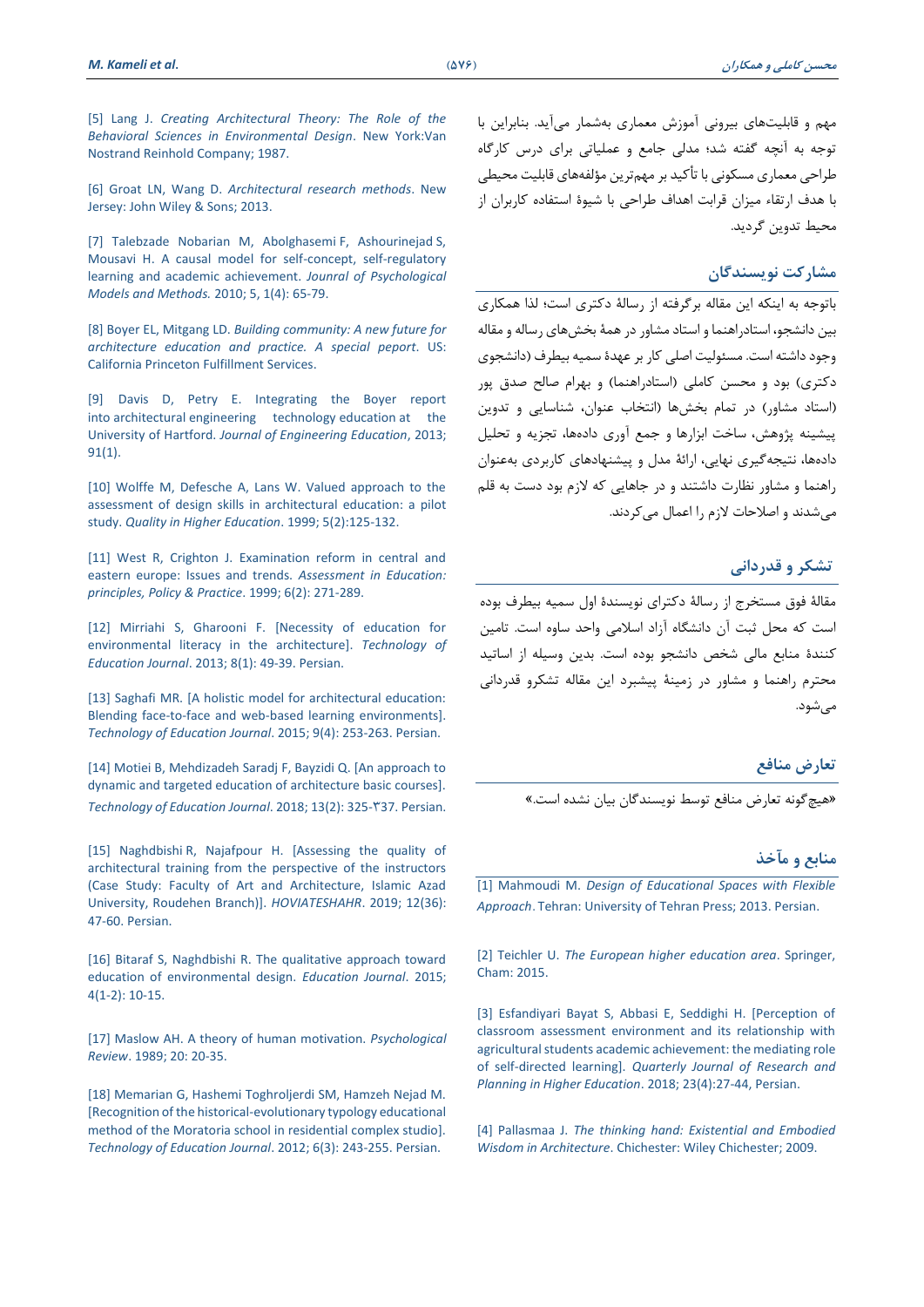[34] Mallgrave HF. *[The architect's Bbrain: Neuroscience,](https://www.wiley.com/en-ir/The+Architect%27s+Brain%3A+Neuroscience%2C+Creativity%2C+and+Architecture-p-9781405195850)  [creativity, and architecture](https://www.wiley.com/en-ir/The+Architect%27s+Brain%3A+Neuroscience%2C+Creativity%2C+and+Architecture-p-9781405195850)*. John Wiley & Sons; 2010.

[35] Kaplan S. Cognitive maps, human needs and the designed environment. In Preiser, WF (ed.) *Environmental Design Research.* Stroudsburg, PA: Dowden, Hutchinson and Ross. pp. 275-283.

[\[36\] Greiner JR, Jay R. The whole-brain child: 12 revolutionary](https://www.magcloud.com/browse/issue/643241)  [strategies to nurture your child's](https://www.magcloud.com/browse/issue/643241) developing mind. *International [Journal of Childbirth Education](https://www.magcloud.com/browse/issue/643241)*. 2013; 28(4):83.

[\[37\] Sahraian M, Solhi M, Haghani H. \[The effect of bloom](https://www.sid.ir/en/journal/ViewPaper.aspx?ID=250577)  [empowerment model on life skills promotion in girl students at](https://www.sid.ir/en/journal/ViewPaper.aspx?ID=250577)  the third grade of [high school in Jahrom\].](https://www.sid.ir/en/journal/ViewPaper.aspx?ID=250577) *Journal of Research and Health*[, 2012; 2\(1\):9-18. Persian.](https://www.sid.ir/en/journal/ViewPaper.aspx?ID=250577)

[38] Delavar A. *[Educational and Psychological Research. 4 ed.](https://www.ketab.ir/bookview.aspx?bookid=1887897)* [Tehran:Virayesh Publication Institute; 2012. Persian.](https://www.ketab.ir/bookview.aspx?bookid=1887897)

### **معرفی نویسندگان**

## **AUTHOR(S) BIOSKETCHES**



**سمیه بیطرف** مدرس دانشگاه آزاد اسالمی واحد تهران جنوب و مؤسسه علوم و توسعه آریا هستند و بهعنوان پژوهشگر و مدرس در دانشگاه های مختلفی به تدریس دروس طراحی معماری و شهرسازی پرداخته اند. ایشان مدرک کارشناسی مهندسی معماری را در سال ۱۳۸۹

از دانشگاه آزاد تبریز و مدرک کارشناسی ارشد مهندسی معماری را در سال 1390 از دانشگاه آزاد اسالمی واحد تهران مرکزی دریافت نمودند. در حال حاضر دانش آموختۀ دوره دکترای معماری در دانشگاه آزاد اسالمی واحد ساوه هستند. همچنین بیش از 30 مقاله علمی و بینالمللی در زمینۀ علوم رفتاری و معماری، آموزش و طراحی سکونتگاههای جمعی در مجلات و کنفرانس های علمی به چاپ رسانده اند. زمینههای تخصصی ایشان عبارتند از: آموزش معماری، طراحی مجموعه های مسکونی، روانشناسی محیطی.

**Bitaraf, S. PhD Student, Architecture, Saveh Branch, Islamic Azad University, Saveh, Iran** 

*ar.s.bitaraf@gmail.com*



**محسن کاملی** پژوهشگر پسادکتری دانشگاه تربیت دبیر شهید رجائی تهران هستند. در حال حاضر بیش از 150 مقاله علمی در مجالت و کنفرانس ها ارائه داده و بیش از 12 کتاب تألیفی و ترجمهای به چاپ رسانیدهاند. زمینههای تخصصی ایشان عبارتنداز: فضاها ی آموزشی، روانشناسی محیطی و علوم اعصاب شناختی. [\[19\] Tahvildari H, Ghobadian v, Afhami R. The Relationship](https://www.sid.ir/en/Journal/ViewPaper.aspx?ID=700698)  [between metacognitive beliefs and undergraduate student's](https://www.sid.ir/en/Journal/ViewPaper.aspx?ID=700698)  [architectural design courses score \(Case study: Architectural](https://www.sid.ir/en/Journal/ViewPaper.aspx?ID=700698)  design 5 students). *HOVIATESHAHR*[. 2019; 12\(36\): 35-46.](https://www.sid.ir/en/Journal/ViewPaper.aspx?ID=700698)

[\[20\] Gibson JJ. The theory of affordances. In](https://monoskop.org/images/2/2c/Gibson_James_J_1977_The_Theory_of_Affordances.pdf) *The Ecological [Approach to Visual Perception](https://monoskop.org/images/2/2c/Gibson_James_J_1977_The_Theory_of_Affordances.pdf)*. US: Lawrence Erlbaum [Associates Publishers. Hillsdale: New Jersey; 1977. pp. 127-137.](https://monoskop.org/images/2/2c/Gibson_James_J_1977_The_Theory_of_Affordances.pdf)

[\[21\] Good JM. The affordances for social psychology of the](https://journals.sagepub.com/doi/10.1177/0959354307075046)  [ecological approach to social knowing.](https://journals.sagepub.com/doi/10.1177/0959354307075046) *Theory & Psychology*. [2007; 17\(2\): 265-295.](https://journals.sagepub.com/doi/10.1177/0959354307075046)

[\[22\] Moore GT, Marans RW.](https://link.springer.com/bookseries/5581) *Advances in Environmental Behavior and Design.* [New York: Plenum Press; 1997.](https://link.springer.com/bookseries/5581)

[23] Heft H. *[Ecological Psychology in Context: James Gibson,](https://www.amazon.com/Ecological-Psychology-Context-Empiricism-Resources/dp/0805823506)  [Roger Barker, and the Legacy of William James's Radical](https://www.amazon.com/Ecological-Psychology-Context-Empiricism-Resources/dp/0805823506)  [Empiricism \(Resources for Ecological Psychology Series\)](https://www.amazon.com/Ecological-Psychology-Context-Empiricism-Resources/dp/0805823506).* New [York: Psychology Press; 2001.](https://www.amazon.com/Ecological-Psychology-Context-Empiricism-Resources/dp/0805823506)

[\[24\] Daneshgar Moghaddam G, Eslampour M. \[Study of the](http://www.armanshahrjournal.com/article_33213.html?lang=en)  [affordance theory based on Gibson's point of view and its](http://www.armanshahrjournal.com/article_33213.html?lang=en)  [effects on studies of human-built environment\].](http://www.armanshahrjournal.com/article_33213.html?lang=en) *Armanshahr [Architecture & Urban Development](http://www.armanshahrjournal.com/article_33213.html?lang=en)*. 2013; 5(9):73-86. Persian.

[\[25\] Naghdbishi R, Barghjelveh S, Islami SG, Kamelnia H.](https://scholar.google.com/citations?user=aMZhMrEAAAAJ&hl=en#d=gs_md_cita-d&u=%2Fcitations%3Fview_op%3Dview_citation%26hl%3Den%26user%3DaMZhMrEAAAAJ%26citation_for_view%3DaMZhMrEAAAAJ%3ABqipwSGYUEgC%26tzom%3D-210)  [\[Considerations of Gibsonian affordances in systematic](https://scholar.google.com/citations?user=aMZhMrEAAAAJ&hl=en#d=gs_md_cita-d&u=%2Fcitations%3Fview_op%3Dview_citation%26hl%3Den%26user%3DaMZhMrEAAAAJ%26citation_for_view%3DaMZhMrEAAAAJ%3ABqipwSGYUEgC%26tzom%3D-210)  [exploration of design process nodel in architectural education\].](https://scholar.google.com/citations?user=aMZhMrEAAAAJ&hl=en#d=gs_md_cita-d&u=%2Fcitations%3Fview_op%3Dview_citation%26hl%3Den%26user%3DaMZhMrEAAAAJ%26citation_for_view%3DaMZhMrEAAAAJ%3ABqipwSGYUEgC%26tzom%3D-210)  *Hoviatshahr*[. 2016; 10\(2\):75-84. Persian.](https://scholar.google.com/citations?user=aMZhMrEAAAAJ&hl=en#d=gs_md_cita-d&u=%2Fcitations%3Fview_op%3Dview_citation%26hl%3Den%26user%3DaMZhMrEAAAAJ%26citation_for_view%3DaMZhMrEAAAAJ%3ABqipwSGYUEgC%26tzom%3D-210)

[26] Altman I. *[The environment and social behavior: Privacy,](https://www.amazon.com/environment-social-behavior-personal-territory/dp/0818501685)  [personal space, territory, and crowding](https://www.amazon.com/environment-social-behavior-personal-territory/dp/0818501685)*. California: Brooks/Cole [Publishing Company; 1975.](https://www.amazon.com/environment-social-behavior-personal-territory/dp/0818501685)

[\[27\] Memarian GH, Hashemi Toghr Oljerdi SM, Kamalpour H.](https://www.sid.ir/en/journal/JournalListPaper.aspx?ID=85227)  [\[The impact of religious culture on organization of of houses](https://www.sid.ir/en/journal/JournalListPaper.aspx?ID=85227)  [comparative study of houses in Islamic, Zorasterian, and Jewsih](https://www.sid.ir/en/journal/JournalListPaper.aspx?ID=85227)  disctricts of Kerman] . *Quarterly [Iranian Journal of Cultural](https://www.sid.ir/en/journal/JournalListPaper.aspx?ID=85227)  Research*[. 2010; 3\(2\): 1-25. Persian.](https://www.sid.ir/en/journal/JournalListPaper.aspx?ID=85227)

[28] Bachelard G. *The poetics of space*[. US: Beacon Press; 2006.](https://sites.evergreen.edu/wp-content/uploads/sites/88/2015/05/Gaston-Bachelard-the-Poetics-of-Space.pdf) [\[29\] Pucillo F, Becattini N, Cascini G. A UX model for the](https://scholar.google.com/citations?user=EwCZ4pYAAAAJ&hl=en#d=gs_md_cita-d&u=%2Fcitations%3Fview_op%3Dview_citation%26hl%3Den%26user%3DEwCZ4pYAAAAJ%26citation_for_view%3DEwCZ4pYAAAAJ%3AqjMakFHDy7sC%26tzom%3D-210)  [communication of experience affordances.](https://scholar.google.com/citations?user=EwCZ4pYAAAAJ&hl=en#d=gs_md_cita-d&u=%2Fcitations%3Fview_op%3Dview_citation%26hl%3Den%26user%3DEwCZ4pYAAAAJ%26citation_for_view%3DEwCZ4pYAAAAJ%3AqjMakFHDy7sC%26tzom%3D-210) *Design Issues.* 2016; [32\(2\):3-18.](https://scholar.google.com/citations?user=EwCZ4pYAAAAJ&hl=en#d=gs_md_cita-d&u=%2Fcitations%3Fview_op%3Dview_citation%26hl%3Den%26user%3DEwCZ4pYAAAAJ%26citation_for_view%3DEwCZ4pYAAAAJ%3AqjMakFHDy7sC%26tzom%3D-210)

[30] Pena WM, Parshall SA. *[Problem Seeking: An Architectural](https://www.wiley.com/en-us/Problem+Seeking%3A+An+Architectural+Programming+Primer%2C+5th+Edition-p-9781118084144)  Programming Primer.* [John Wiley & Sons; 2012.](https://www.wiley.com/en-us/Problem+Seeking%3A+An+Architectural+Programming+Primer%2C+5th+Edition-p-9781118084144)

[\[31\] Maier JR, Fadel GM, Battisto DG. An affordance-based](https://www.semanticscholar.org/paper/An-affordance-based-approach-to-architectural-and-Maier-Fadel/e9283477292a841d40a8533709d73eb81e0d2ac2)  [approach to architectural theory, design, and practice.](https://www.semanticscholar.org/paper/An-affordance-based-approach-to-architectural-and-Maier-Fadel/e9283477292a841d40a8533709d73eb81e0d2ac2) *Design Studies*[. 2009; 30\(4\):393-414.](https://www.semanticscholar.org/paper/An-affordance-based-approach-to-architectural-and-Maier-Fadel/e9283477292a841d40a8533709d73eb81e0d2ac2)

[\[32\] Pols AJ. Characterising affordances: The descriptions-of](https://www.academia.edu/1987413/Characterising_affordances_The_descriptions_of_affordances_model)affordances-model. *Design Studies*[. 2012; 33\(2\):113-125.](https://www.academia.edu/1987413/Characterising_affordances_The_descriptions_of_affordances_model)

[33] Arnheim R. *[Art and visual perception: A psychology of the](https://cmc.marmot.org/Record/.b23446845)  creative eye.* [Berkeley: University of California Press; 1965.](https://cmc.marmot.org/Record/.b23446845)